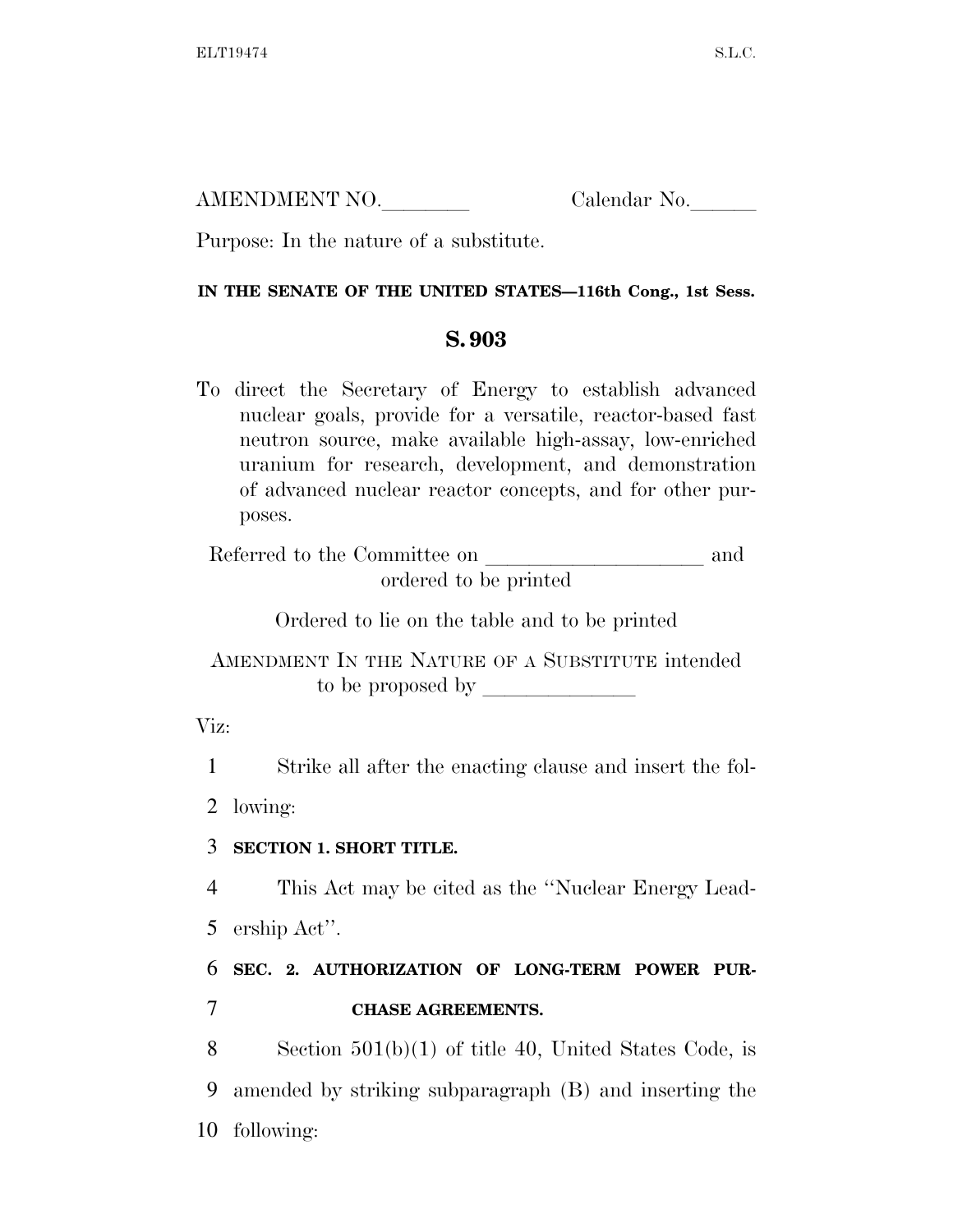| $\mathbf{1}$   | "(B) PUBLIC UTILITY CONTRACTS.-                       |
|----------------|-------------------------------------------------------|
| $\overline{2}$ | $``(i)$ TERM.—                                        |
| 3              | "(I) IN GENERAL.— $A$ contract                        |
| $\overline{4}$ | under this paragraph to purchase                      |
| 5              | electricity from a public utility may be              |
| 6              | for a period of not more than 40                      |
| $\overline{7}$ | years.                                                |
| 8              | "(II) OTHER PUBLIC UTILITY                            |
| 9              | SERVICES.—A contract under this                       |
| 10             | paragraph for a public utility service                |
| 11             | other than a service described in sub-                |
| 12             | clause (I) may be for a period of not                 |
| 13             | more than 10 years.                                   |
| 14             | "(ii) Costrs.—The cost of a contract                  |
| 15             | under this paragraph for any fiscal year              |
| 16             | may be paid from the appropriations for               |
| 17             | that fiscal year.".                                   |
| 18             | SEC. 3. LONG-TERM NUCLEAR POWER PURCHASE AGREE-       |
| 19             | MENT PILOT PROGRAM.                                   |
| 20             | (a) IN GENERAL.—Subtitle B of title VI of the En-     |
| 21             | ergy Policy Act of 2005 (Public Law 109–58; 119 Stat. |
| 22             | 782) is amended by adding at the end the following:   |
|                |                                                       |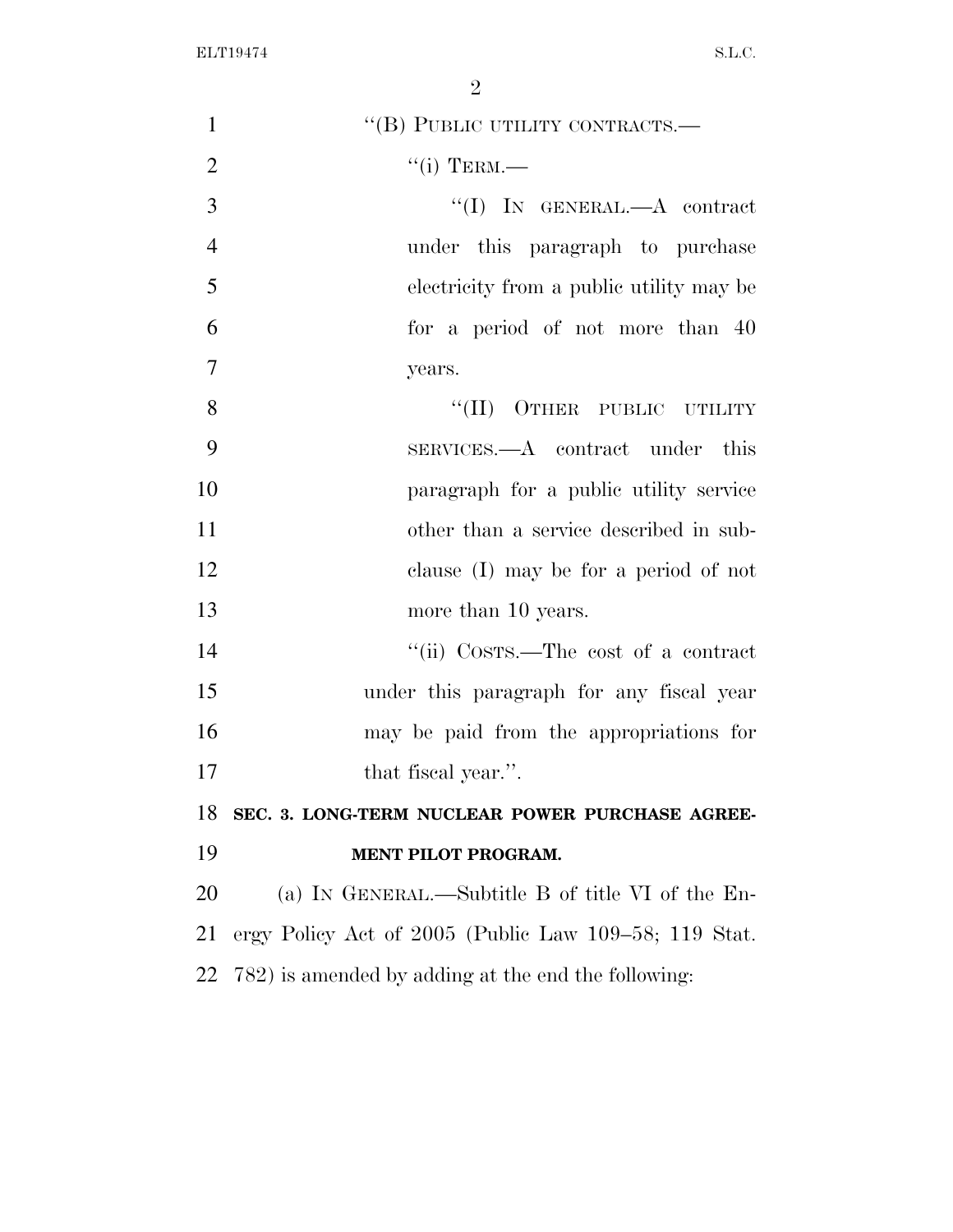| $\mathbf{1}$   | "SEC. 640. LONG-TERM NUCLEAR POWER PURCHASE             |
|----------------|---------------------------------------------------------|
| $\overline{2}$ | AGREEMENT PILOT PROGRAM.                                |
| 3              | "(a) ESTABLISHMENT.—The Secretary shall estab-          |
| 4              | lish a pilot program for a long-term nuclear power pur- |
| 5              | chase agreement.                                        |
| 6              | "(b) REQUIREMENTS.—In developing the pilot pro-         |
| 7              | gram under this section, the Secretary shall—           |
| 8              | $\cdot$ (1) consult and coordinate with the heads of    |
| 9              | other Federal departments and agencies that may         |
| 10             | benefit from purchasing nuclear power for a period      |
| 11             | of longer than 10 years, including—                     |
| 12             | $\lq\lq$ the Secretary of Defense; and                  |
| 13             | "(B) the Secretary of Homeland Security;                |
| 14             | and                                                     |
| 15             | "(2) not later than December 31, 2023, enter            |
| 16             | into at least 1 agreement to purchase power from a      |
| 17             | commercial nuclear reactor that receives the first li-  |
| 18             | cense for that reactor from the Nuclear Regulatory      |
| 19             | Commission after January 1, 2019.                       |
| 20             | "(c) FACTORS FOR CONSIDERATION.-                        |
| 21             | "(1) IN GENERAL.—In carrying out this sec-              |
| <u>22</u>      | tion, the Secretary shall give special consideration to |
| 23             | power purchase agreements for first-of-a-kind or        |
| 24             | early deployment nuclear technologies that can pro-     |
| 25             | vide reliable and resilient power to high-value assets  |
| 26             | for national security purposes or other purposes as     |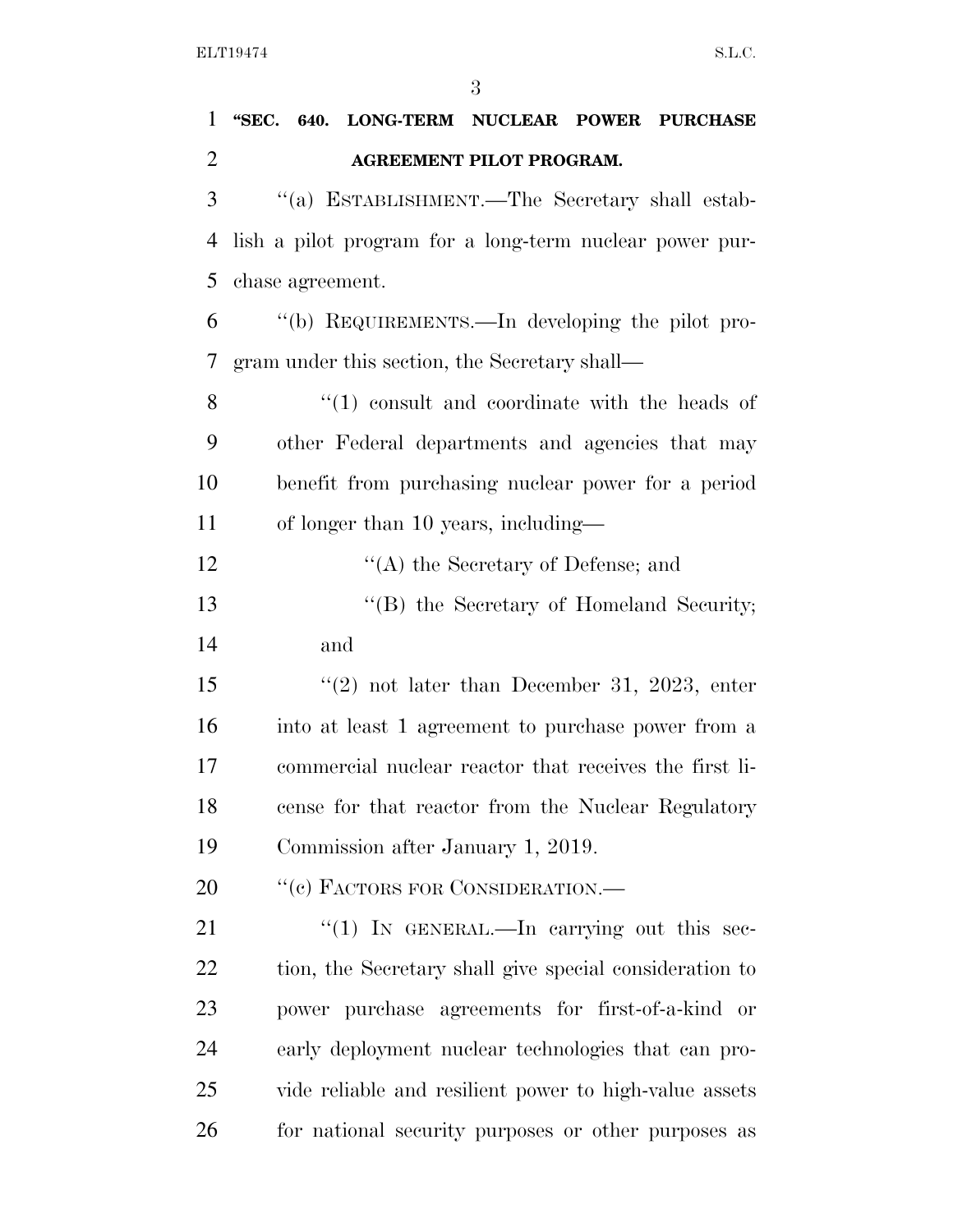the Secretary determines to be in the national inter- est, especially in remote off-grid scenarios or grid- connected scenarios that can provide capabilities commonly known as 'islanding power capabilities' during an emergency scenario.

 ''(2) EFFECT ON RATES.—An agreement to purchase power under this section may be at a rate that is higher than the average market rate, if the agreement fulfills an applicable consideration de-scribed in paragraph (1).''.

 (b) TABLE OF CONTENTS.—The table of contents of the Energy Policy Act of 2005 (Public Law 109–58; 119 Stat. 594) is amended by inserting after the item relating to section 639 the following:

''Sec. 640. Long-term nuclear power purchase agreement pilot program.''.

## **SEC. 4. ADVANCED NUCLEAR REACTOR RESEARCH AND DE-**

**VELOPMENT GOALS.** 

 (a) IN GENERAL.—Subtitle E of title IX of the En- ergy Policy Act of 2005 (42 U.S.C. 16271 et seq.) is amended by adding at the end the following:

 **''SEC. 959A. ADVANCED NUCLEAR REACTOR RESEARCH AND DEVELOPMENT GOALS.** 

- 22 "(a) DEFINITIONS.—In this section:
- 23 "(1) ADVANCED NUCLEAR REACTOR.—The 24 term 'advanced nuclear reactor' means—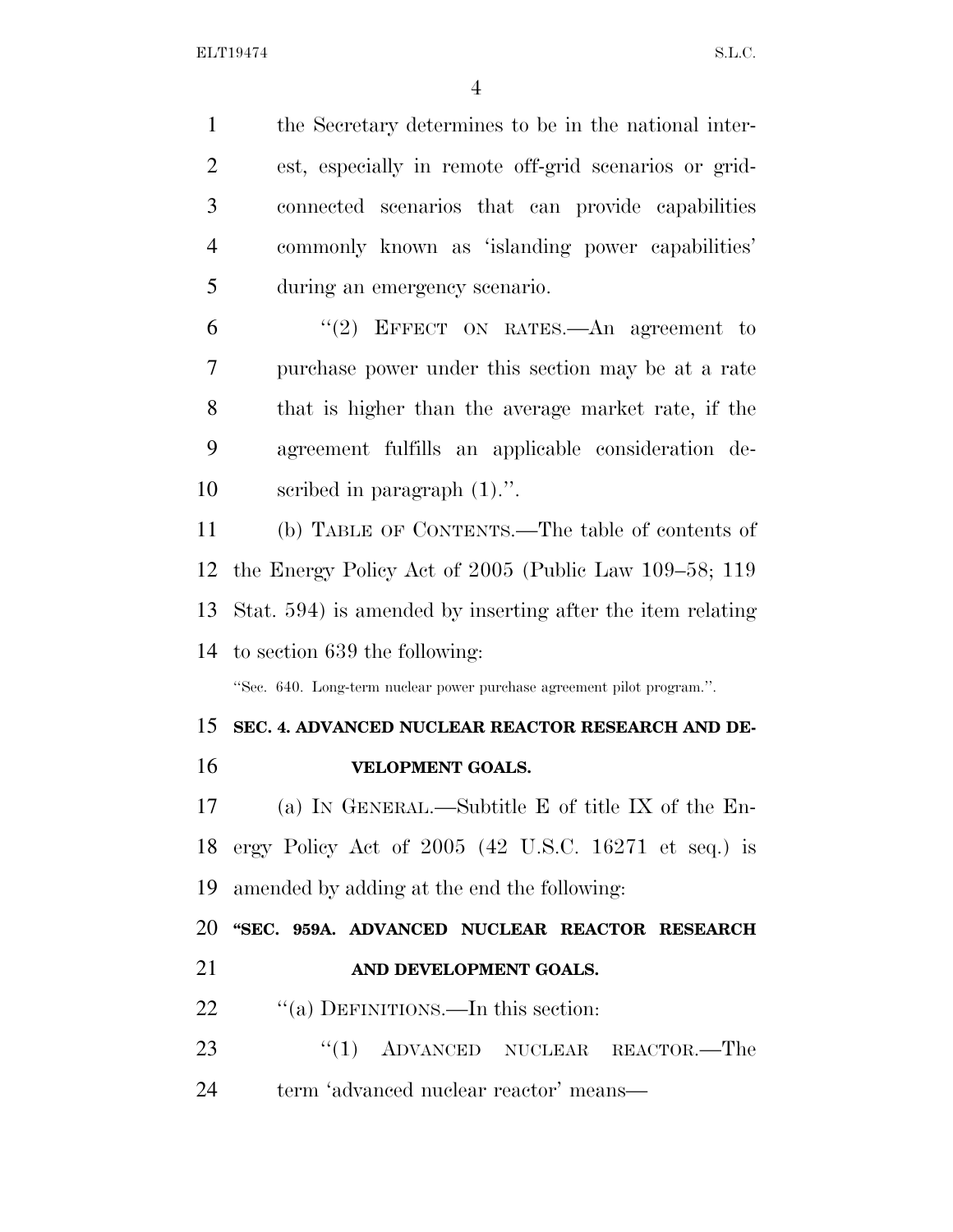| $\mathbf{1}$   | $\lq\lq$ a nuclear fission reactor, including a   |
|----------------|---------------------------------------------------|
| $\overline{2}$ | prototype plant (as defined in sections 50.2 and  |
| 3              | 52.1 of title 10, Code of Federal Regulations     |
| $\overline{4}$ | (or successor regulations)), with significant im- |
| 5              | provements compared to the most recent gen-       |
| 6              | eration of fission reactors, including improve-   |
| 7              | ments such as—                                    |
| 8              | "(i) additional inherent safety fea-              |
| 9              | tures;                                            |
| 10             | "(ii) lower waste yields;                         |
| 11             | "(iii) improved fuel performance;                 |
| 12             | "(iv) increased tolerance to loss of              |
| 13             | fuel cooling;                                     |
| 14             | $f'(v)$ enhanced reliability;                     |
| 15             | "(vi) increased proliferation resist-             |
| 16             | ance;                                             |
| 17             | "(vii) increased thermal efficiency;              |
| 18             | "(viii) reduced consumption of cooling            |
| 19             | water;                                            |
| 20             | "(ix) the ability to integrate into elec-         |
| 21             | tric applications and nonelectric applica-        |
| 22             | tions;                                            |
| 23             | " $(x)$ modular sizes to allow for deploy-        |
| 24             | ment that corresponds with the demand             |
| 25             | for electricity; or                               |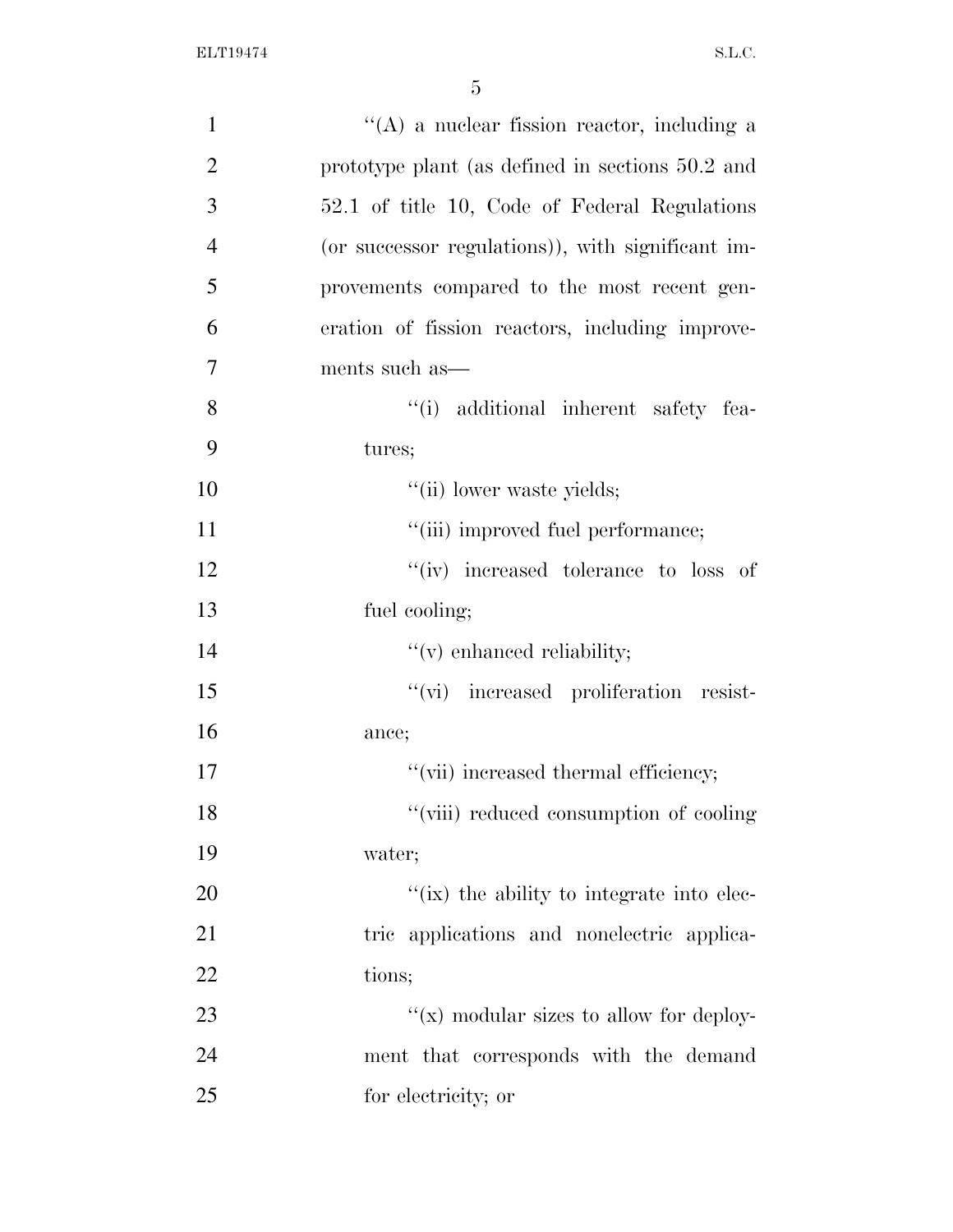| $\mathbf{1}$   | "(xi) operational flexibility to respond                  |
|----------------|-----------------------------------------------------------|
| $\overline{2}$ | to changes in demand for electricity and to               |
| 3              | complement integration with intermittent                  |
| $\overline{4}$ | renewable energy; and                                     |
| 5              | $\lq\lq$ (B) a fusion reactor.                            |
| 6              | DEMONSTRATION PROJECT.—The<br>(2)<br>term                 |
| $\overline{7}$ | 'demonstration project' means—                            |
| 8              | $\lq\lq$ an advanced nuclear reactor oper-                |
| 9              | $\text{ated}$ —                                           |
| 10             | "(i) as part of the power generation                      |
| 11             | facilities of an electric utility system; or              |
| 12             | "(ii) in any other manner for the pur-                    |
| 13             | pose of demonstrating the suitability for                 |
| 14             | commercial application of the advanced nu-                |
| 15             | clear reactor;                                            |
| 16             | "(B) the demonstration of privately funded                |
| 17             | experimental advanced nuclear reactors, funded            |
| 18             | in whole or in part by the private sector, at Na-         |
| 19             | tional Laboratories or other sites owned by the           |
| 20             | Department of Energy; and                                 |
| 21             | "(C) an advanced nuclear reactor dem-                     |
| 22             | onstrated by the Secretary of Defense in co-              |
| 23             | operation with the Secretary of Energy.                   |
| 24             | "(b) PURPOSE.—The purpose of this section is to di-       |
| 25             | rect the Secretary, as soon as practicable after the date |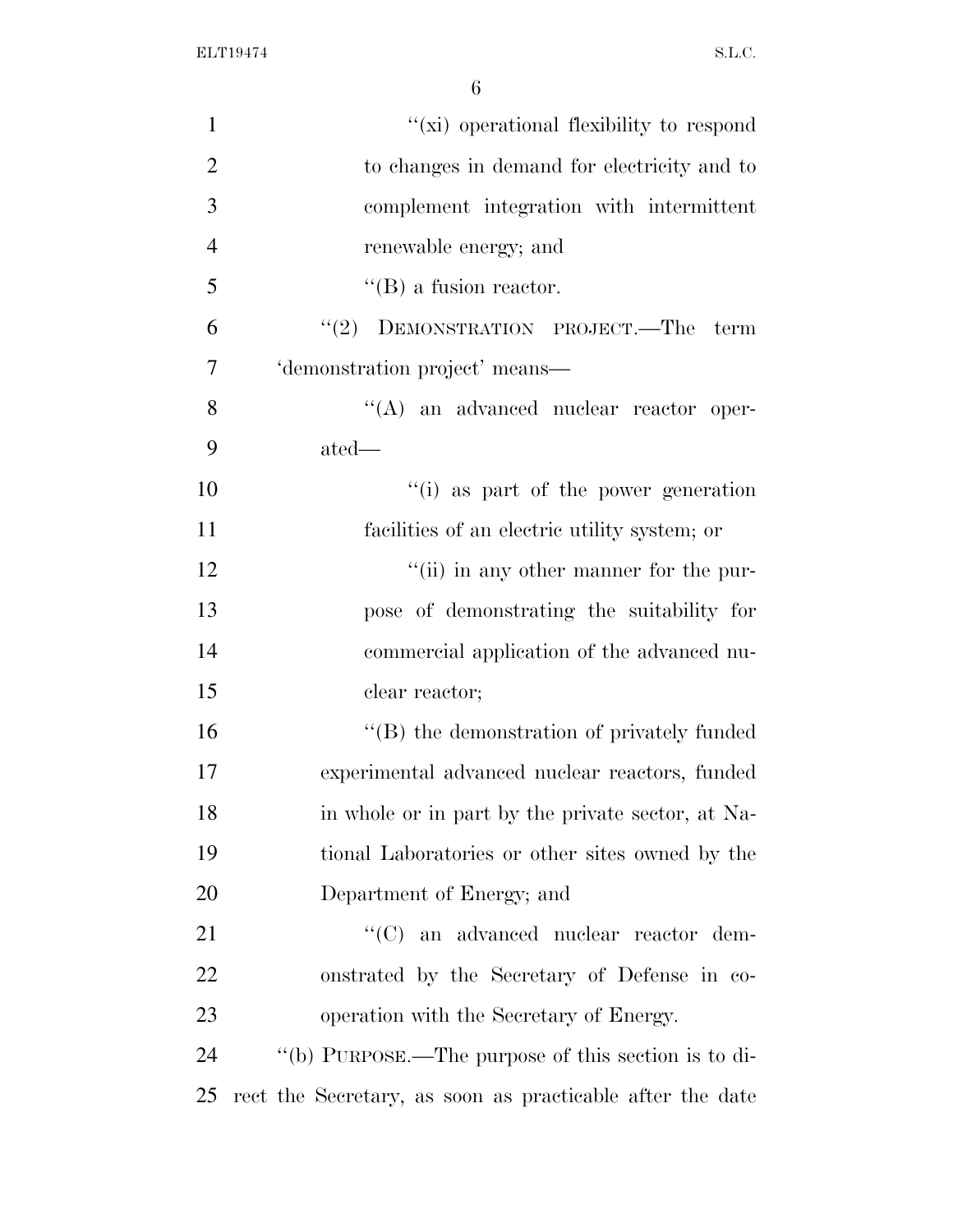| $\mathbf{1}$   | of enactment of this section, to advance the research and |
|----------------|-----------------------------------------------------------|
| $\overline{2}$ | development of domestic advanced, affordable, and clean   |
| 3              | nuclear energy by—                                        |
| 4              | $\lq(1)$ demonstrating different advanced nuclear         |
| 5              | reactor technologies that could be used by the pri-       |
| 6              | vate sector to produce—                                   |
| 7              | $\lq\lq$ emission-free power at a levelized cost          |
| 8              | of electricity of \$60 per megawatt-hour or less;         |
| 9              | "(B) heat for community heating, indus-                   |
| 10             | trial purposes, or synthetic fuel production;             |
| 11             | $\lq\lq$ remote or off-grid energy supply; or             |
| 12             | "(D) backup or mission-critical power sup-                |
| 13             | plies;                                                    |
| 14             | $\lq(2)$ developing subgoals for nuclear energy re-       |
| 15             | search programs that would accomplish the goals of        |
| 16             | the demonstration projects carried out under sub-         |
| 17             | section $(e)$ ;                                           |
| 18             | $\lq(3)$ identifying research areas that the private      |
| 19             | sector is unable or unwilling to undertake due to the     |
| 20             | cost of, or risks associated with, the research; and      |
| 21             | $((4)$ facilitating the access of the private sec-        |
| 22             | $tor$ —                                                   |
| 23             | $\lq\lq$ to Federal research facilities and per-          |
| 24             | sonnel; and                                               |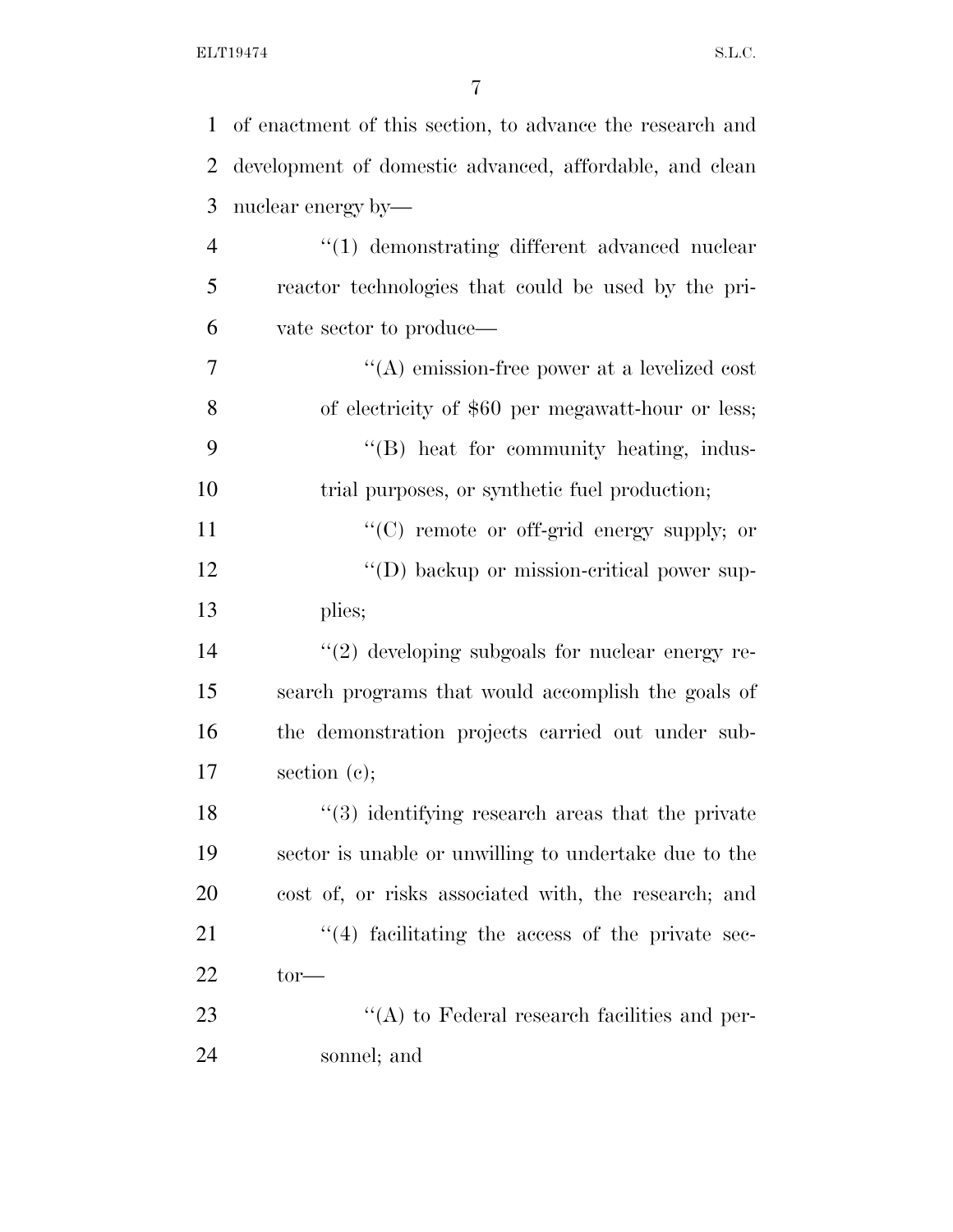| $\mathbf{1}$   | $\lq\lq (B)$ to the results of research relating to |
|----------------|-----------------------------------------------------|
| $\overline{2}$ | civil nuclear technology funded by the Federal      |
| 3              | Government.                                         |
| $\overline{4}$ | "(c) DEMONSTRATION PROJECTS.-                       |
| 5              | " $(1)$ IN GENERAL.—The Secretary shall, to the     |
| 6              | maximum extent practicable—                         |
| $\overline{7}$ | $\lq\lq$ enter into agreements to complete not      |
| 8              | fewer than 2 demonstration projects by not          |
| 9              | later than December 31, 2025; and                   |
| 10             | $\lq\lq$ establish a program to enter into          |
| 11             | agreements to demonstrate not fewer than 2,         |
| 12             | and not more than 5, additional operational ad-     |
| 13             | vanced reactor designs by not later than De-        |
| 14             | cember 31, 2035.                                    |
| 15             | "(2) REQUIREMENTS.—In carrying out dem-             |
| 16             | onstration projects under paragraph (1), the Sec-   |
| 17             | retary shall—                                       |
| 18             | $\lq($ A) include diversity in designs for the      |
| 19             | advanced nuclear reactors demonstrated under        |
| 20             | this section, including designs using various—      |
| 21             | "(i) primary coolants;                              |
| 22             | "(ii) fuel types and compositions; and              |
| 23             | "(iii) neutron spectra;                             |
| 24             | $\lq\lq$ (B) seek to ensure that—                   |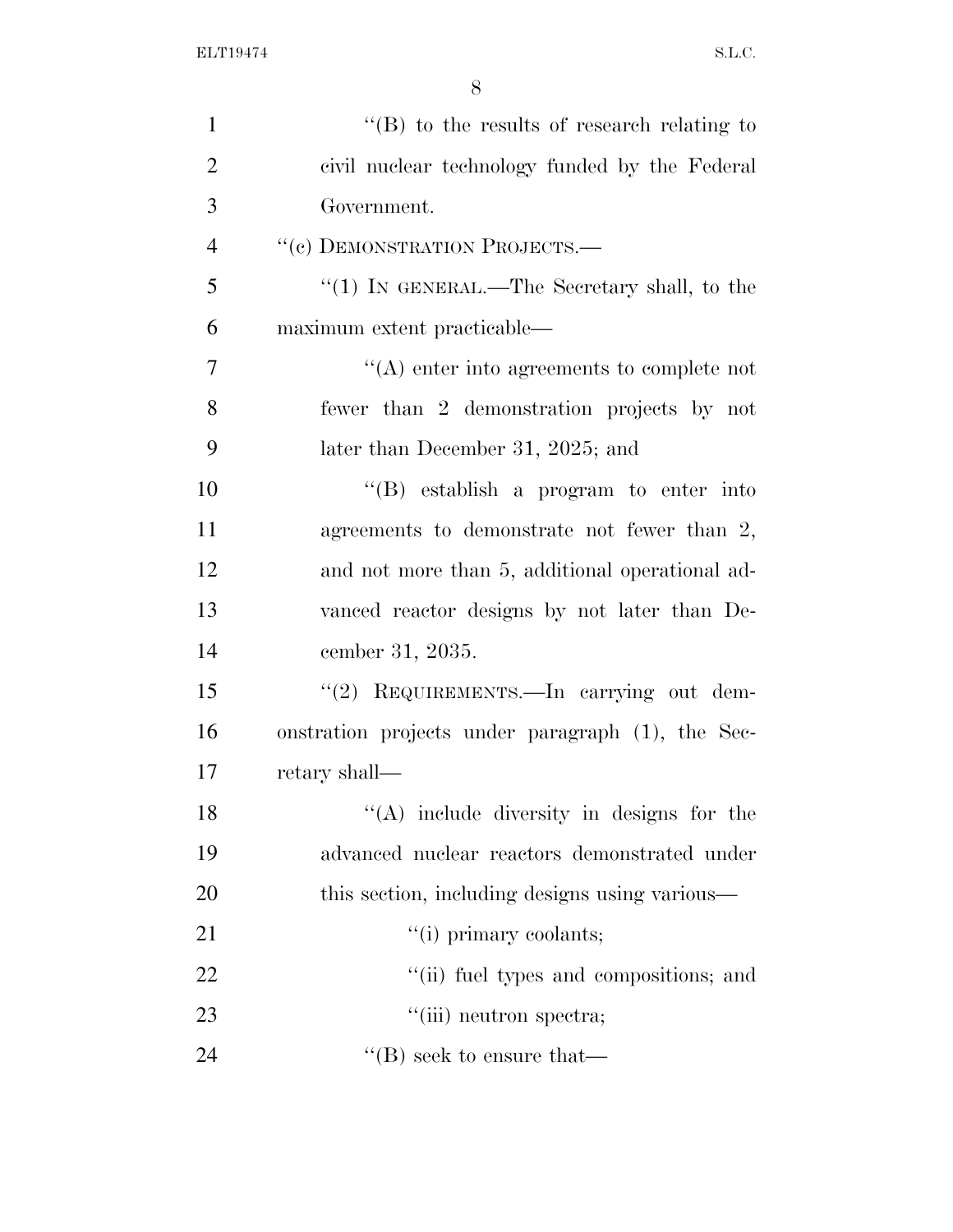| $\mathbf{1}$   | "(i) the long-term cost of electricity or     |
|----------------|-----------------------------------------------|
| $\overline{2}$ | heat for each design to be demonstrated       |
| 3              | under this subsection is cost-competitive in  |
| $\overline{4}$ | the applicable market;                        |
| 5              | "(ii) the selected projects can meet          |
| 6              | the deadline established in paragraph (1)     |
| $\overline{7}$ | demonstrate first-of-a-kind advanced<br>to    |
| 8              | nuclear reactor technologies, for which ad-   |
| 9              | ditional information shall be considered, in- |
| 10             | cluding—                                      |
| 11             | $\lq\lq$ (I) the technology readiness         |
| 12             | level of a proposed advanced nuclear          |
| 13             | reactor technology;                           |
| 14             | $\lq\lq$ (II) the technical abilities and     |
| 15             | qualifications of teams desiring to           |
| 16             | demonstrate a proposed advanced nu-           |
| 17             | clear reactor technology; and                 |
| 18             | "(III) the capacity to meet cost-             |
| 19             | share requirements of the Depart-             |
| 20             | ment;                                         |
| 21             | "(C) ensure that each evaluation of can-      |
| 22             | didate technologies for the demonstration     |
| 23             | projects is completed through an external re- |
| 24             | view of proposed designs, which review shall— |
|                |                                               |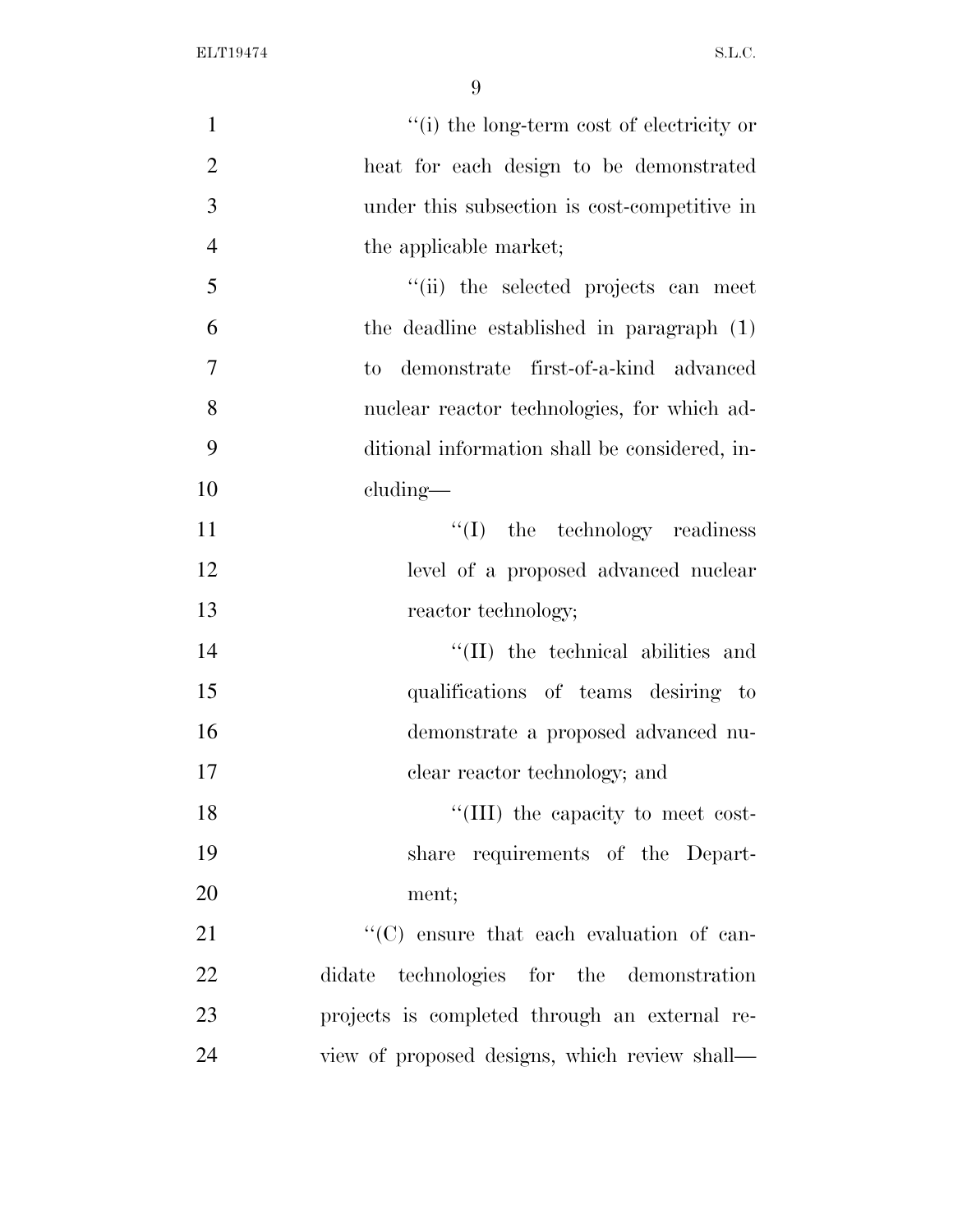| $\mathbf{1}$   | "(i) be conducted by a panel that in-              |
|----------------|----------------------------------------------------|
| $\overline{2}$ | cludes not fewer than 1 representative of          |
| 3              | each of-                                           |
| $\overline{4}$ | $\lq\lq$ (I) an electric utility; and              |
| 5              | $\lq\lq$ (II) an entity that uses high-            |
| 6              | temperature process heat for manu-                 |
| $\overline{7}$ | facturing or industrial processing,                |
| 8              | such as a petrochemical company, a                 |
| 9              | manufacturer of metals, or a manu-                 |
| 10             | facturer of concrete;                              |
| 11             | "(ii) include a review of cost-competi-            |
| 12             | tiveness and other value streams, together         |
| 13             | with the technology readiness level, of each       |
| 14             | design to be demonstrated under this sub-          |
| 15             | section; and                                       |
| 16             | "(iii) not be required for a demonstra-            |
| 17             | tion project that is not federally funded;         |
| 18             | "(D) for federally funded demonstration            |
| 19             | projects, enter into cost-sharing agreements       |
| 20             | with private sector partners in accordance with    |
| 21             | section 988 for the conduct of activities relating |
| 22             | to the research, development, and demonstra-       |
| 23             | tion of private-sector advanced nuclear reactor    |
| 24             | designs under the program;                         |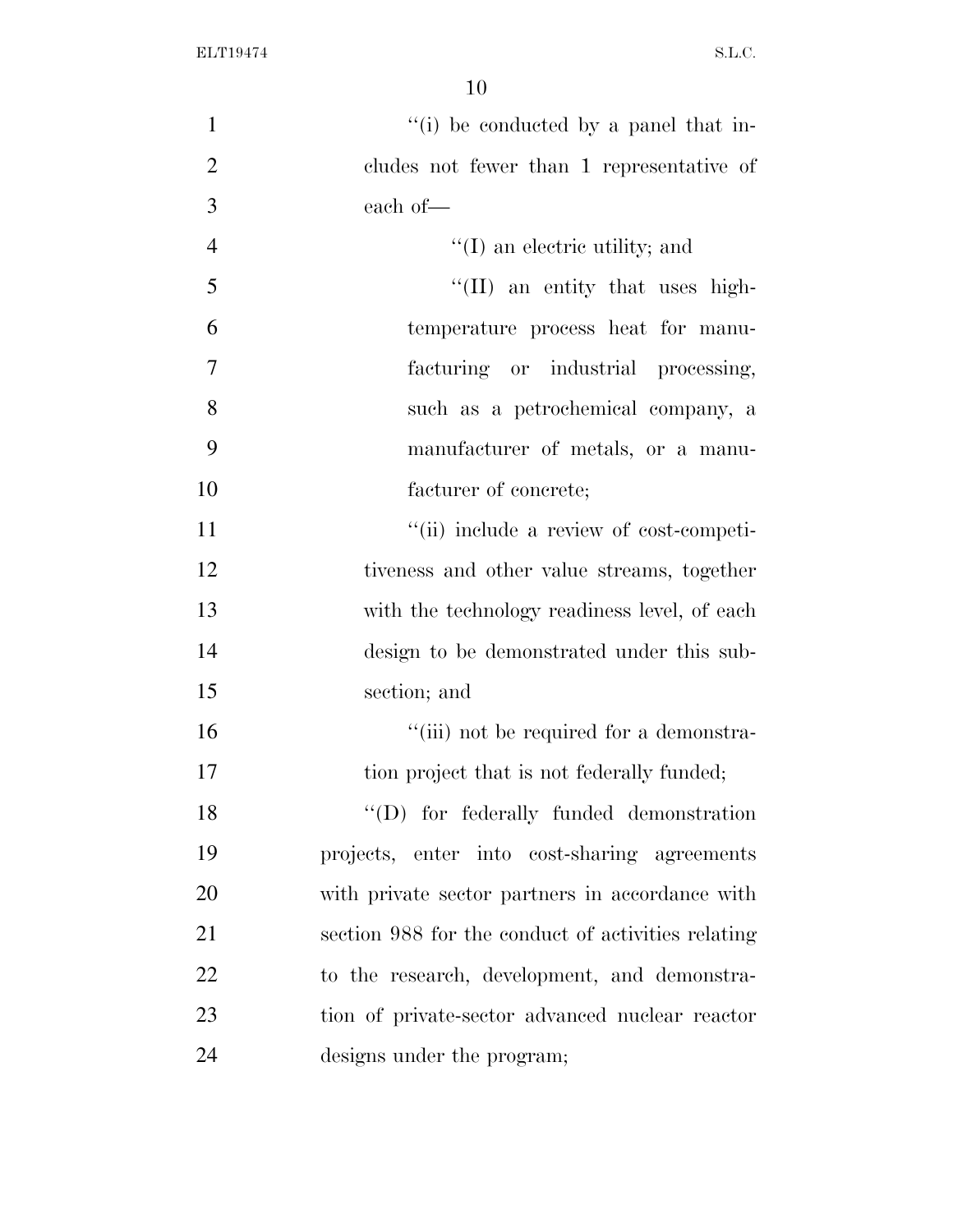| $\mathbf{1}$   | "(E) work with private sector partners to          |
|----------------|----------------------------------------------------|
| $\overline{2}$ | identify potential sites, including Department-    |
| 3              | owned sites, for demonstrations, as appropriate;   |
| $\overline{4}$ | "(F) align specific activities carried out         |
| 5              | under demonstration projects carried out under     |
| 6              | this subsection with priorities identified through |
| 7              | direct consultations between—                      |
| 8              | $f(i)$ the Department;                             |
| 9              | "(ii) National Laboratories;                       |
| 10             | "(iii) institutions of higher education;           |
| 11             | "(iv) traditional end-users (such as               |
| 12             | electric utilities);                               |
| 13             | $\lq\lq$ (v) potential end-users of new tech-      |
| 14             | nologies (such as users of high-tempera-           |
| 15             | ture process heat for manufacturing proc-          |
| 16             | essing, including petrochemical companies,         |
| 17             | manufacturers of metals, or manufacturers          |
| 18             | of concrete); and                                  |
| 19             | "(vi) developers of advanced nuclear               |
| 20             | reactor technology; and                            |
| 21             | $\lq\lq(G)$ seek to ensure that the demonstration  |
| 22             | projects carried out under paragraph (1) do not    |
| 23             | cause any delay in a deployment of an advanced     |
| 24             | reactor by private industry and the Department     |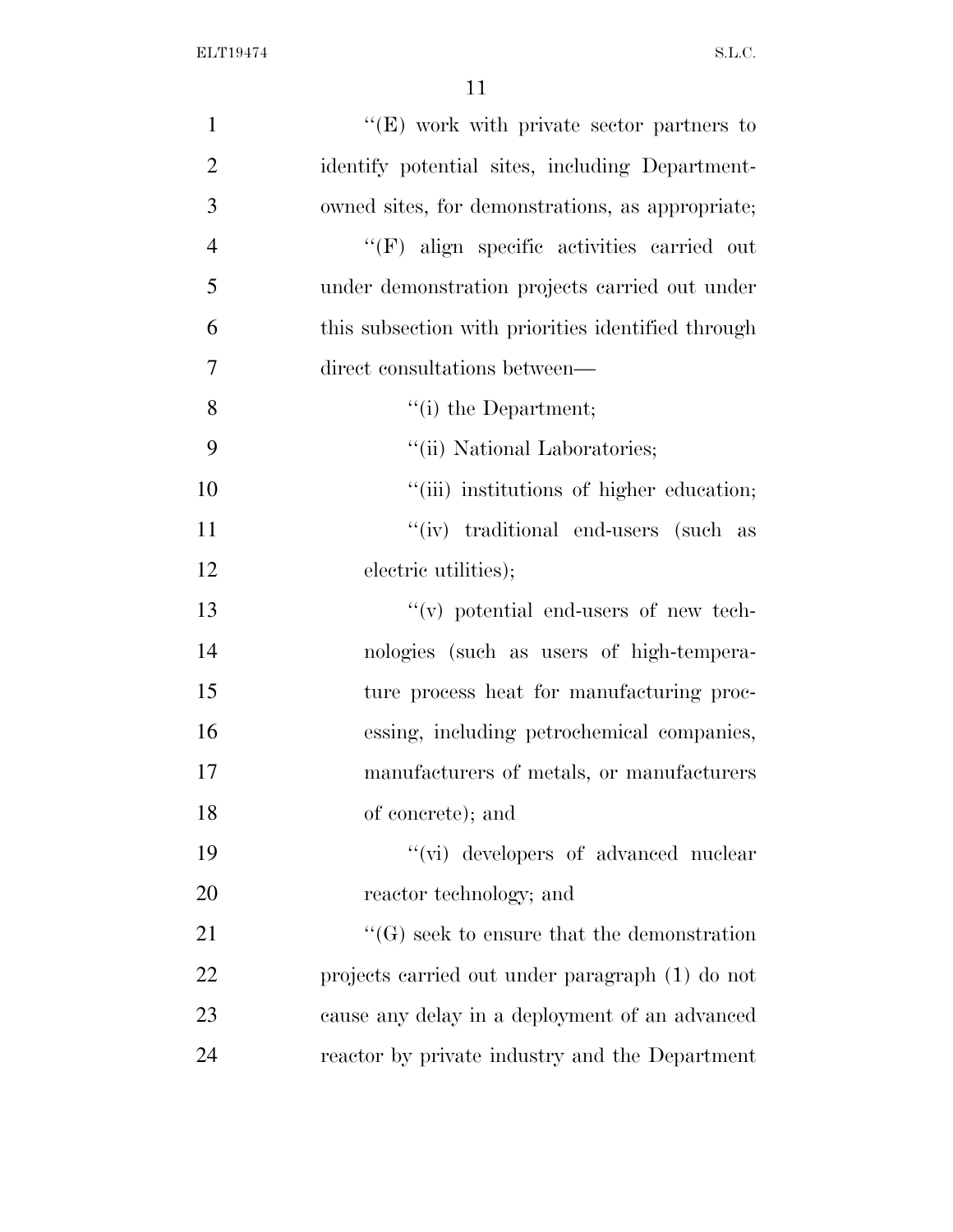| $\mathbf{1}$   | of Energy that is underway as of the date of       |
|----------------|----------------------------------------------------|
| $\overline{2}$ | enactment of this section.                         |
| 3              | "(3) ADDITIONAL REQUIREMENTS.—In car-              |
| $\overline{4}$ | rying out demonstration projects under paragraph   |
| 5              | $(1)$ , the Secretary shall—                       |
| 6              | $\lq\lq$ identify candidate technologies that—     |
| $\overline{7}$ | "(i) are not developed sufficiently for            |
| 8              | demonstration within the initial required          |
| 9              | time frame described in paragraph $(1)(A)$ ;       |
| 10             | but                                                |
| 11             | "(ii) could be demonstrated within the             |
| 12             | time frame described in paragraph $(1)(B)$ ;       |
| 13             | $\lq\lq$ identify technical challenges to the      |
| 14             | candidate technologies identified in subpara-      |
| 15             | graph(A);                                          |
| 16             | $\lq\lq$ (C) support near-term research and devel- |
| 17             | opment to address the highest-risk technical       |
| 18             | challenges to the successful demonstration of a    |
| 19             | selected advanced reactor technology, in accord-   |
| 20             | ance with—                                         |
| 21             | "(i) subparagraph $(B)$ ; and                      |
| 22             | "(ii) the research and development ac-             |
| 23             | tivities under section 958;                        |
| 24             | "(D) establish such technology advisory            |
| 25             | working groups as the Secretary determines to      |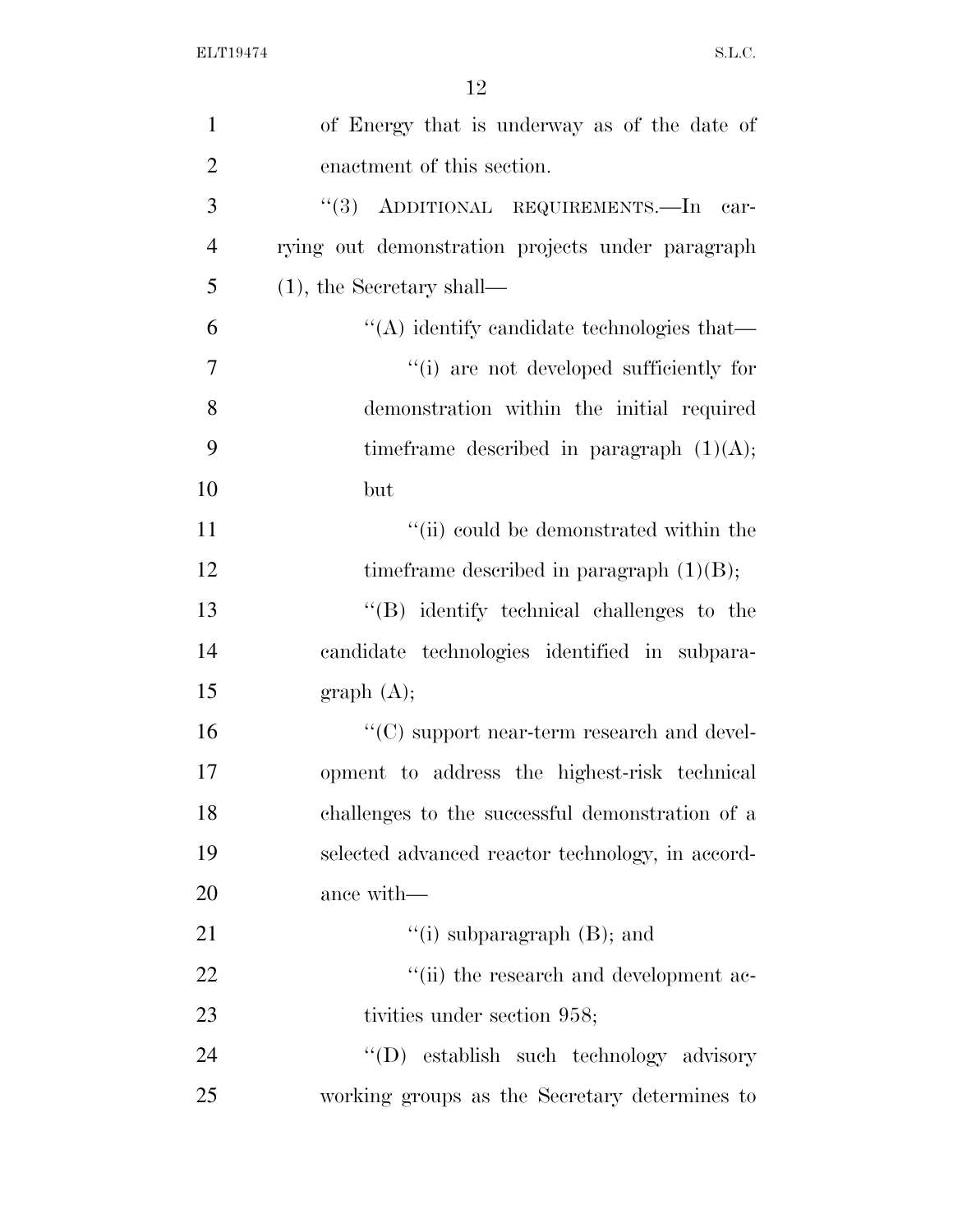| $\mathbf{1}$   | be appropriate to advise the Secretary regard-       |
|----------------|------------------------------------------------------|
| $\overline{2}$ | ing the technical challenges identified under        |
| 3              | subparagraph (B) and the scope of research           |
| $\overline{4}$ | and development programs to address the chal-        |
| 5              | lenges, in accordance with subparagraph $(C)$ , to   |
| 6              | be comprised of—                                     |
| $\overline{7}$ | $``(i)$ private-sector advanced nuclear              |
| 8              | reactor technology developers;                       |
| 9              | "(ii) technical experts with respect to              |
| 10             | the relevant technologies at institutions of         |
| 11             | higher education; and                                |
| 12             | "(iii) technical experts at the National             |
| 13             | Laboratories.                                        |
| 14             | "(d) GOALS.—                                         |
| 15             | " $(1)$ IN GENERAL.—The Secretary shall estab-       |
|                |                                                      |
| 16             | lish goals for research relating to advanced nuclear |
| 17             | reactors facilitated by the Department that support  |
| 18             | the objectives of the program for demonstration      |
| 19             | projects established under subsection (c).           |
| 20             | "(2) COORDINATION.—In developing the goals           |
| 21             | under paragraph (1), the Secretary shall coordinate, |
| 22             | on an ongoing basis, with members of private indus-  |
| 23             | try to advance the demonstration of various designs  |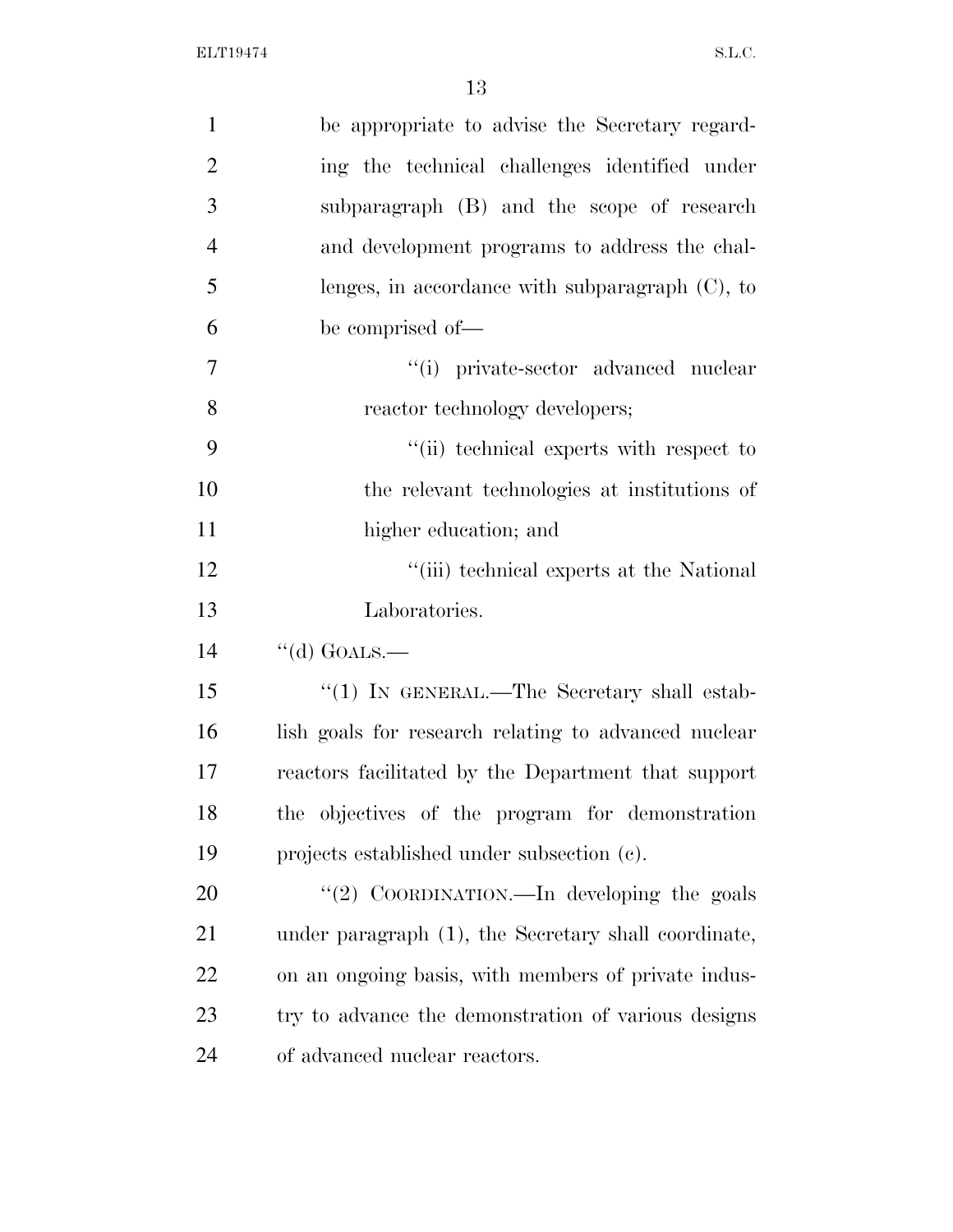| $\mathbf{1}$   | "(3) REQUIREMENTS.—In developing the goals          |
|----------------|-----------------------------------------------------|
| $\overline{2}$ | under paragraph (1), the Secretary shall ensure     |
| 3              | that-                                               |
| $\overline{4}$ | $\lq\lq$ research activities facilitated by the     |
| 5              | Department to meet the goals developed under        |
| 6              | this subsection are focused on key areas of nu-     |
| 7              | clear research and deployment ranging from          |
| 8              | basic science to full-design development, safety    |
| 9              | evaluation, and licensing;                          |
| 10             | "(B) research programs designed to meet             |
| 11             | the goals emphasize—                                |
| 12             | "(i) resolving materials challenges re-             |
| 13             | lating to extreme environments, including           |
| 14             | extremely high levels of—                           |
| 15             | $\lq\lq$ radiation fluence;                         |
| 16             | $\lq\lq$ (II) temperature;                          |
| 17             | $\lq\lq$ (III) pressure; and                        |
| 18             | $``(IV)$ corrosion; and                             |
| 19             | "(ii) qualification of advanced fuels;              |
| 20             | $\cdot$ (C) activities are carried out that address |
| 21             | near-term challenges in modeling and simula-        |
| 22             | tion to enable accelerated design and licensing;    |
| 23             | "(D) related technologies, such as tech-            |
| 24             | nologies to manage, reduce, or reuse nuclear        |
| 25             | waste, are developed;                               |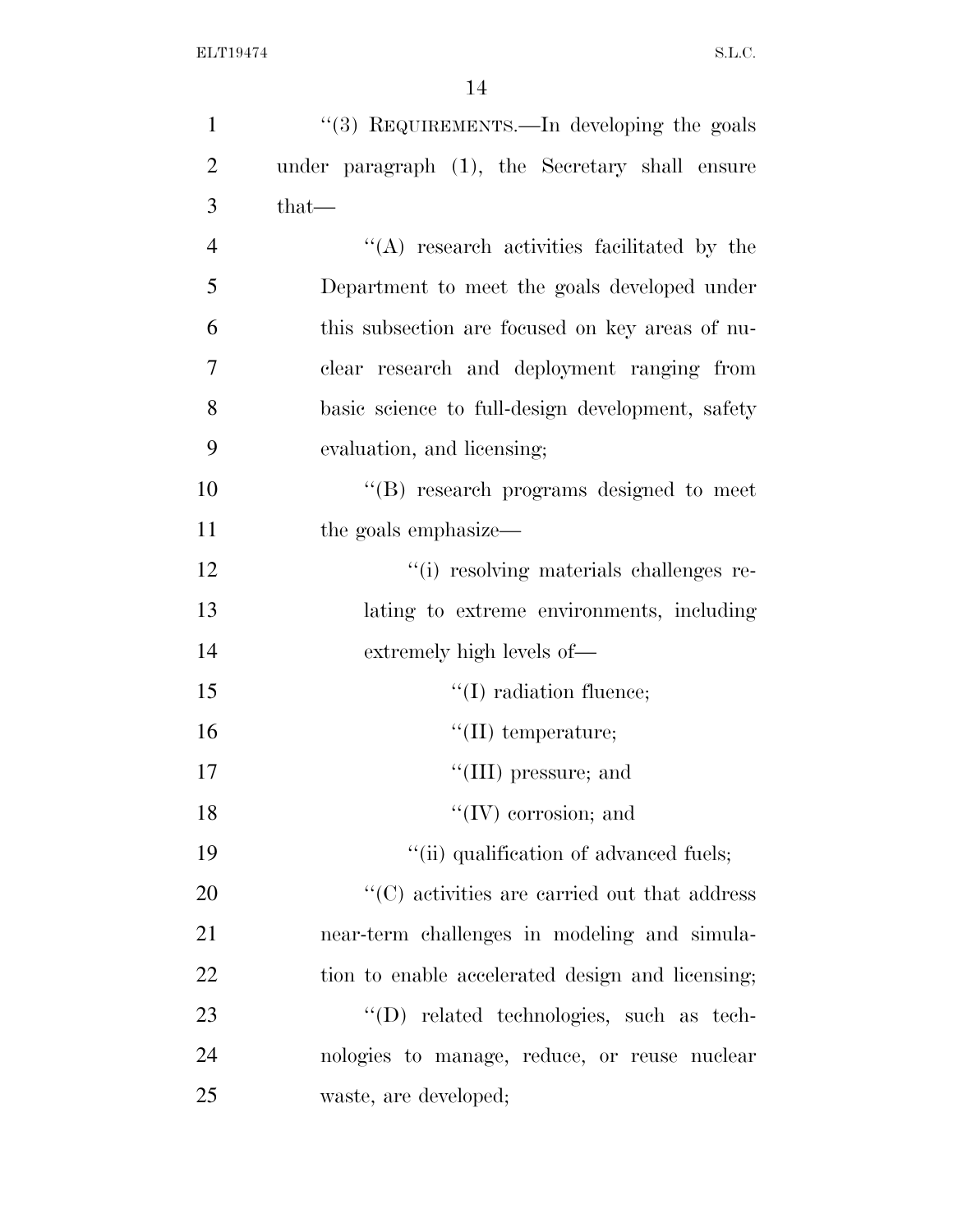| $\mathbf{1}$   | $\lq\lq(E)$ nuclear research infrastructure is        |
|----------------|-------------------------------------------------------|
| $\overline{2}$ | maintained or constructed, such as—                   |
| 3              | "(i) currently operational research re-               |
| $\overline{4}$ | actors at the National Laboratories and in-           |
| 5              | stitutions of higher education;                       |
| 6              | "(ii) hot cell research facilities;                   |
| 7              | "(iii) a versatile fast neutron source;               |
| 8              | and                                                   |
| 9              | "(iv) a molten salt testing facility;                 |
| 10             | "(F) basic knowledge of non-light water               |
| 11             | coolant physics and chemistry is improved;            |
| 12             | $\lq\lq(G)$ advanced sensors and control systems      |
| 13             | are developed; and                                    |
| 14             | "(H) advanced manufacturing and ad-                   |
| 15             | vanced construction techniques and materials          |
| 16             | are investigated to reduce the cost of advanced       |
| 17             | nuclear reactors.".                                   |
| 18             | (b) TABLE OF CONTENTS.—The table of contents of       |
| 19             | the Energy Policy Act of 2005 (Public Law 109–58; 119 |
| 20             | Stat. 594) is amended—                                |
| 21             | $(1)$ in the item relating to section 917, by strik-  |
| 22             | ing "Efficiency";                                     |
| 23             | $(2)$ in the items relating to sections 957, 958,     |
| 24             | and 959, by inserting "Sec." before "9" each place    |
| 25             | it appears; and                                       |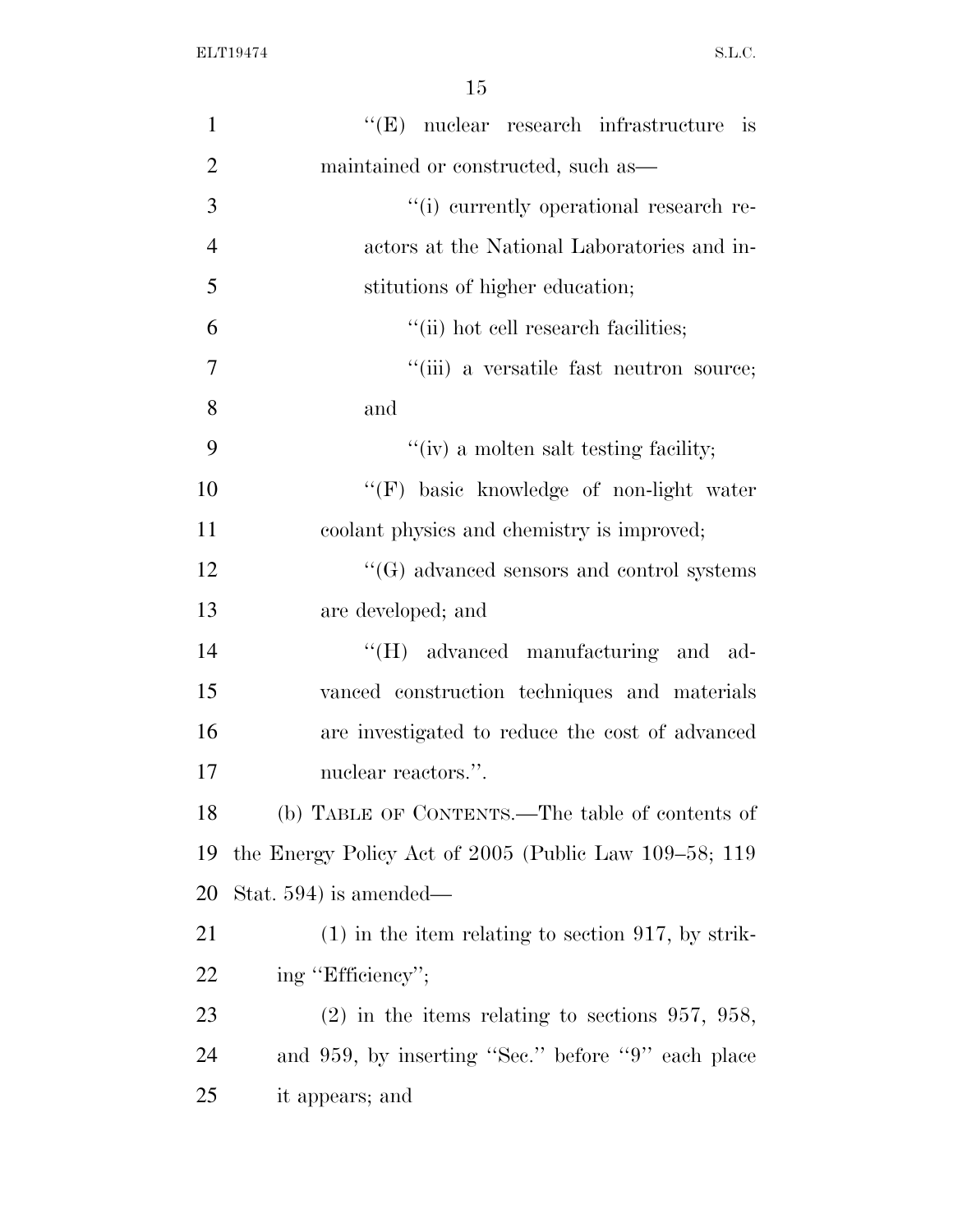| $(3)$ by inserting after the item relating to sec- |
|----------------------------------------------------|
| tion 959 the following:                            |

''Sec. 959A. Advanced nuclear reactor research and development goals.''.

### **SEC. 5. NUCLEAR ENERGY STRATEGIC PLAN.**

 (a) IN GENERAL.—Subtitle E of title IX of the En- ergy Policy Act of 2005 (42 U.S.C. 16271 et seq.) (as 6 amended by section  $4(a)$  is amended by adding at the end the following:

#### **''SEC. 959B. NUCLEAR ENERGY STRATEGIC PLAN.**

 ''(a) IN GENERAL.—Not later than 180 days after the date of enactment of this section, the Secretary shall submit to the Committee on Energy and Natural Re- sources of the Senate and the Committees on Energy and Commerce and Science, Space, and Technology of the House of Representatives a 10-year strategic plan for the Office of Nuclear Energy of the Department, in accord-ance with this section.

- 17 "(b) REQUIREMENTS.—
- 18 "(1) COMPONENTS.—The strategic plan under this section shall designate—

20 "'(A) programs that support the planned accomplishment of—

22  $\frac{1}{1}$  the goals established under sec-23 tion 959A; and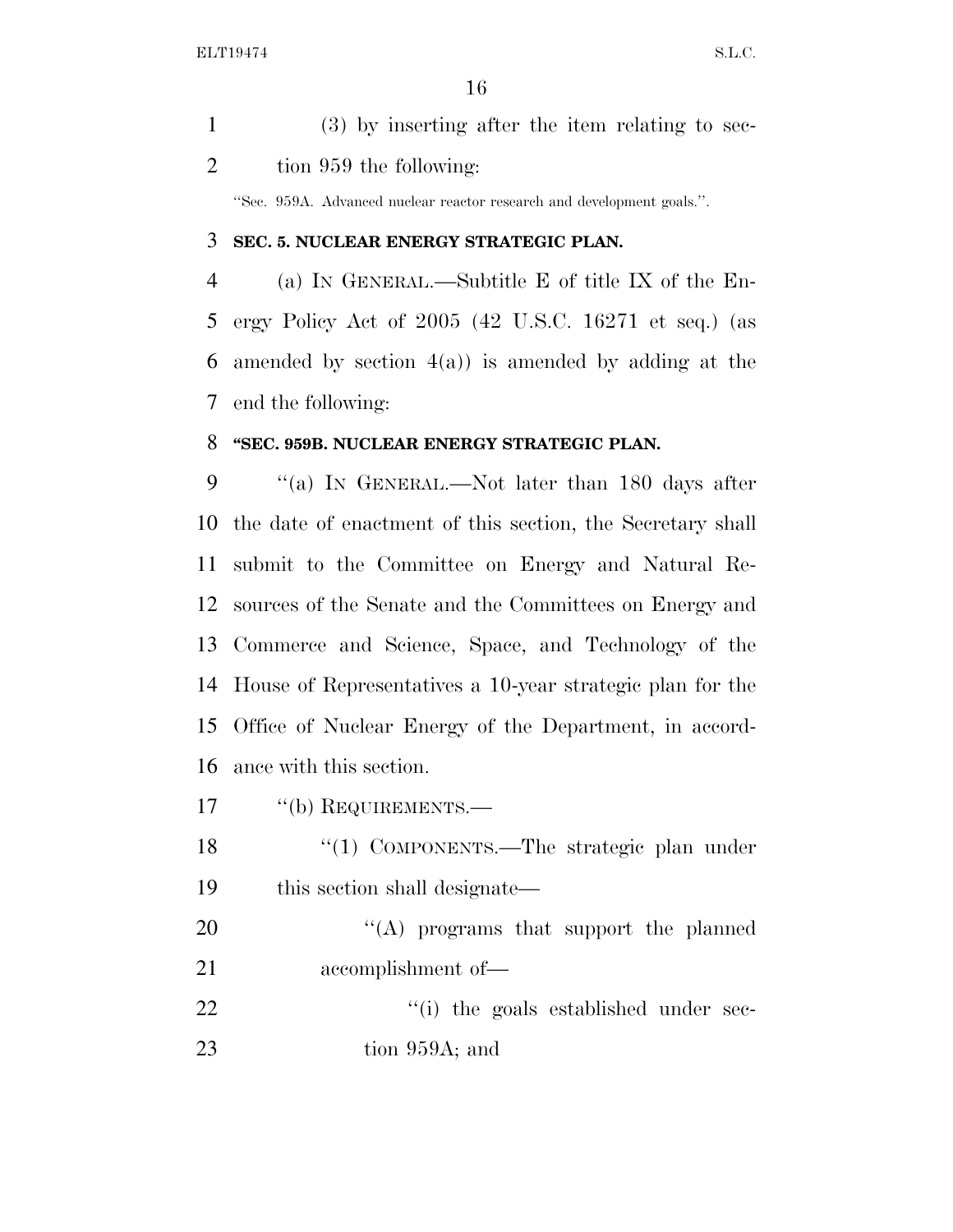| 1              | "(ii) the demonstration programs                           |
|----------------|------------------------------------------------------------|
| $\overline{2}$ | identified under subsection (c) of that sec-               |
| 3              | tion; and                                                  |
| $\overline{4}$ | "(B) programs that—                                        |
| 5              | "(i) do not support the planned ac-                        |
| 6              | complishment of demonstration programs,                    |
| $\overline{7}$ | or the goals, referred to in subparagraph                  |
| 8              | $(A);$ but                                                 |
| 9              | "(ii) are important to the mission of                      |
| 10             | the Office of Nuclear Energy, as deter-                    |
| 11             | mined by the Secretary.                                    |
| 12             | "(2) PROGRAM PLANNING.—In developing the                   |
| 13             | strategic plan under this section, the Secretary shall     |
| 14             | specify expected timelines for, as applicable—             |
| 15             | $\lq\lq$ the accomplishment of relevant objec-             |
| 16             | tives under current programs of the Depart-                |
| 17             | ment; or                                                   |
| 18             | "(B) the commencement of new programs                      |
| 19             | to accomplish those objectives.                            |
| 20             | "(c) UPDATES.—Not less frequently than once every          |
| 21             | 2 years, the Secretary shall submit to the Committee on    |
| 22             | Energy and Natural Resources of the Senate and the         |
| 23             | Committees on Energy and Commerce and Science, Space,      |
| 24             | and Technology of the House of Representatives an up-      |
| 25             | dated 10-year strategic plan in accordance with subsection |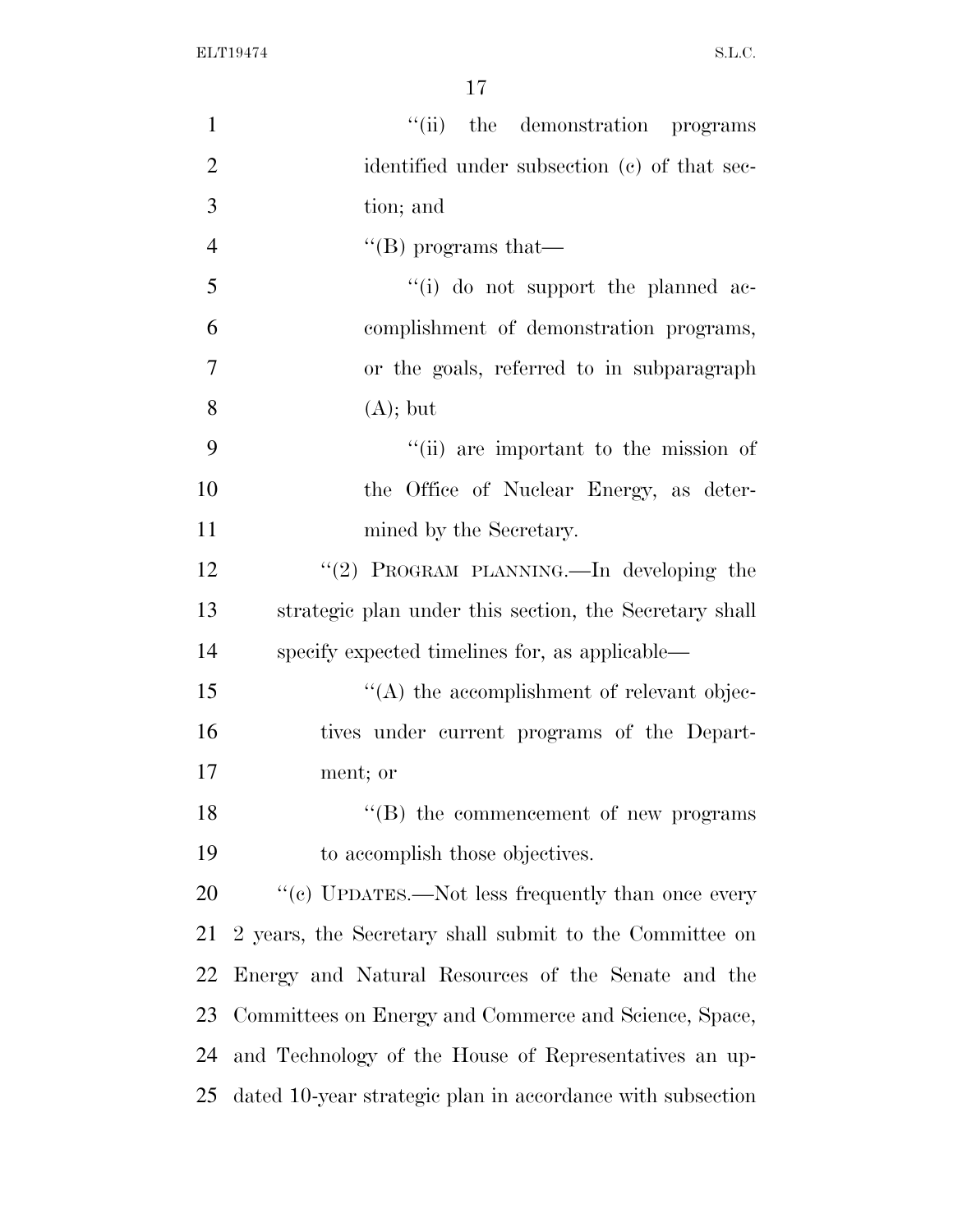(b), which shall identify, and provide a justification for, any major deviation from a previous strategic plan sub-mitted under this section.''.

 (b) TABLE OF CONTENTS.—The table of contents of the Energy Policy Act of 2005 (Public Law 109–58; 119 6 Stat. 594) (as amended by section  $4(b)(3)$ ) is amended by inserting after the item relating to section 959A the following:

''Sec. 959B. Nuclear energy strategic plan.''.

# **SEC. 6. VERSATILE, REACTOR-BASED FAST NEUTRON SOURCE.**

 Section 955(c)(1) of the Energy Policy Act of 2005 (42 U.S.C. 16275(c)(1)) is amended—

 (1) in the paragraph heading, by striking ''MIS-SION NEED'' and inserting ''AUTHORIZATION''; and

 (2) in subparagraph (A), by striking ''determine 16 the mission need" and inserting "provide".

**SEC. 7. ADVANCED NUCLEAR FUEL SECURITY PROGRAM.** 

(a) FINDINGS.—Congress finds that—

 (1) the national security nuclear enterprise, which supports the nuclear weapons stockpile stew- ardship and naval reactors functions of the National Nuclear Security Administration, requires a domes- tic source of low- and high-enriched uranium in ac-cordance with legal restrictions regarding foreign ob-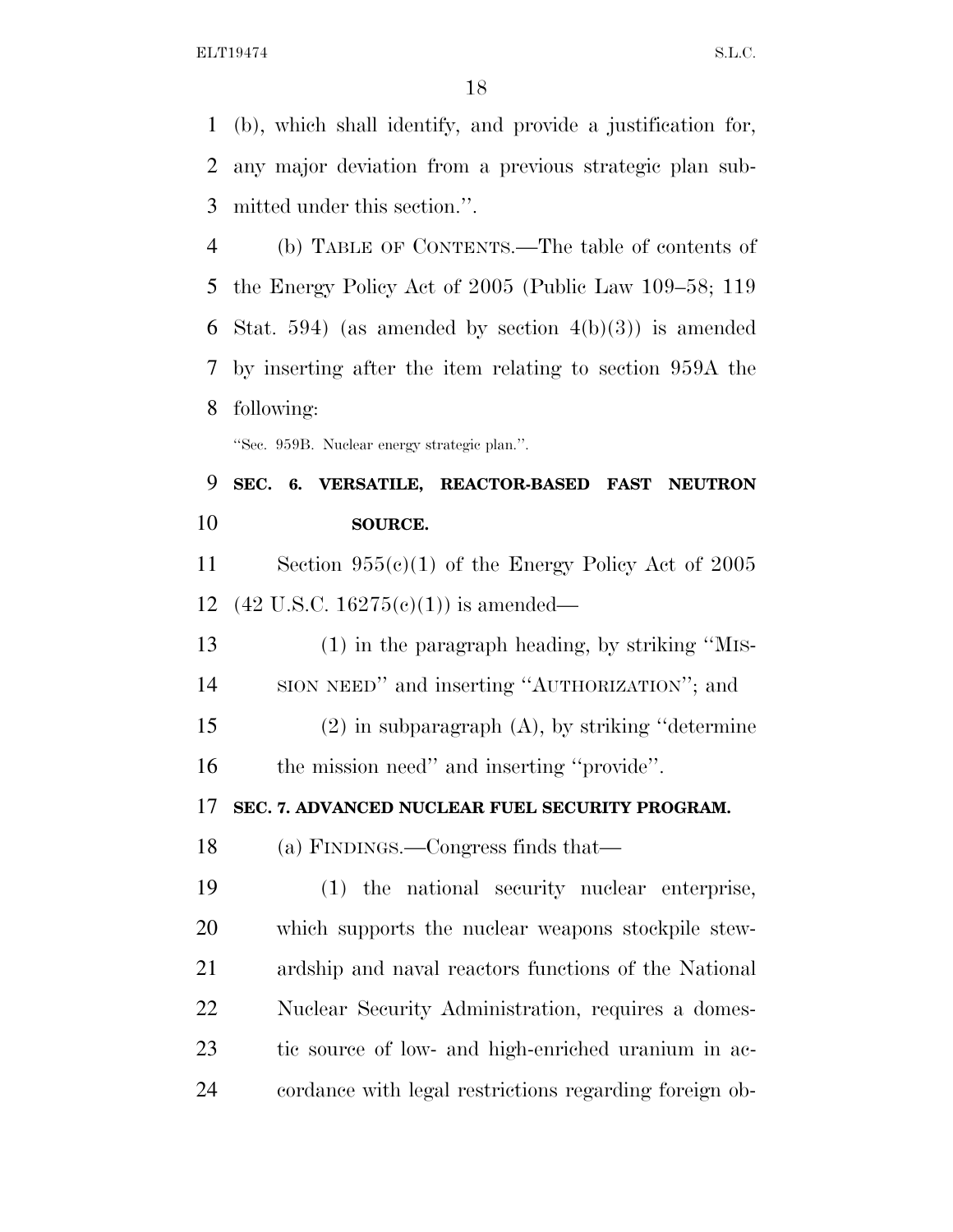| $\mathbf{1}$   | ligations relating to the beginning stage of the nu-   |
|----------------|--------------------------------------------------------|
| $\overline{2}$ | clear fuel cycle;                                      |
| 3              | (2) many domestic advanced nuclear power in-           |
| $\overline{4}$ | dustry participants require access to high-assay, low- |
| 5              | enriched uranium fuel for-                             |
| 6              | $(A)$ initial fuel testing;                            |
| 7              | (B) operation of demonstration reactors;               |
| 8              | and                                                    |
| 9              | (C) commercial operation of advanced nu-               |
| 10             | clear reactors;                                        |
| 11             | (3) nuclear fuel supply technology originating in      |
| 12             | the United States is not required for use in civilian  |
| 13             | advanced reactor applications;                         |
| 14             | $(4)$ as of the date of enactment of this Act, no      |
| 15             | domestic uranium enrichment or fuel fabrication ca-    |
| 16             | pability is licensed for uranium fuel enriched to      |
| 17             | greater than 5 weight percent of the uranium-235       |
| 18             | isotope;                                               |
| 19             | (5) a healthy commercial nuclear fuel cycle ca-        |
| <b>20</b>      | pable of providing higher levels of enriched uranium   |
| 21             | would benefit—                                         |
| 22             | (A) the relevant national security functions           |
| 23             | of the National Nuclear Security Administra-           |
| 24             | tion; and                                              |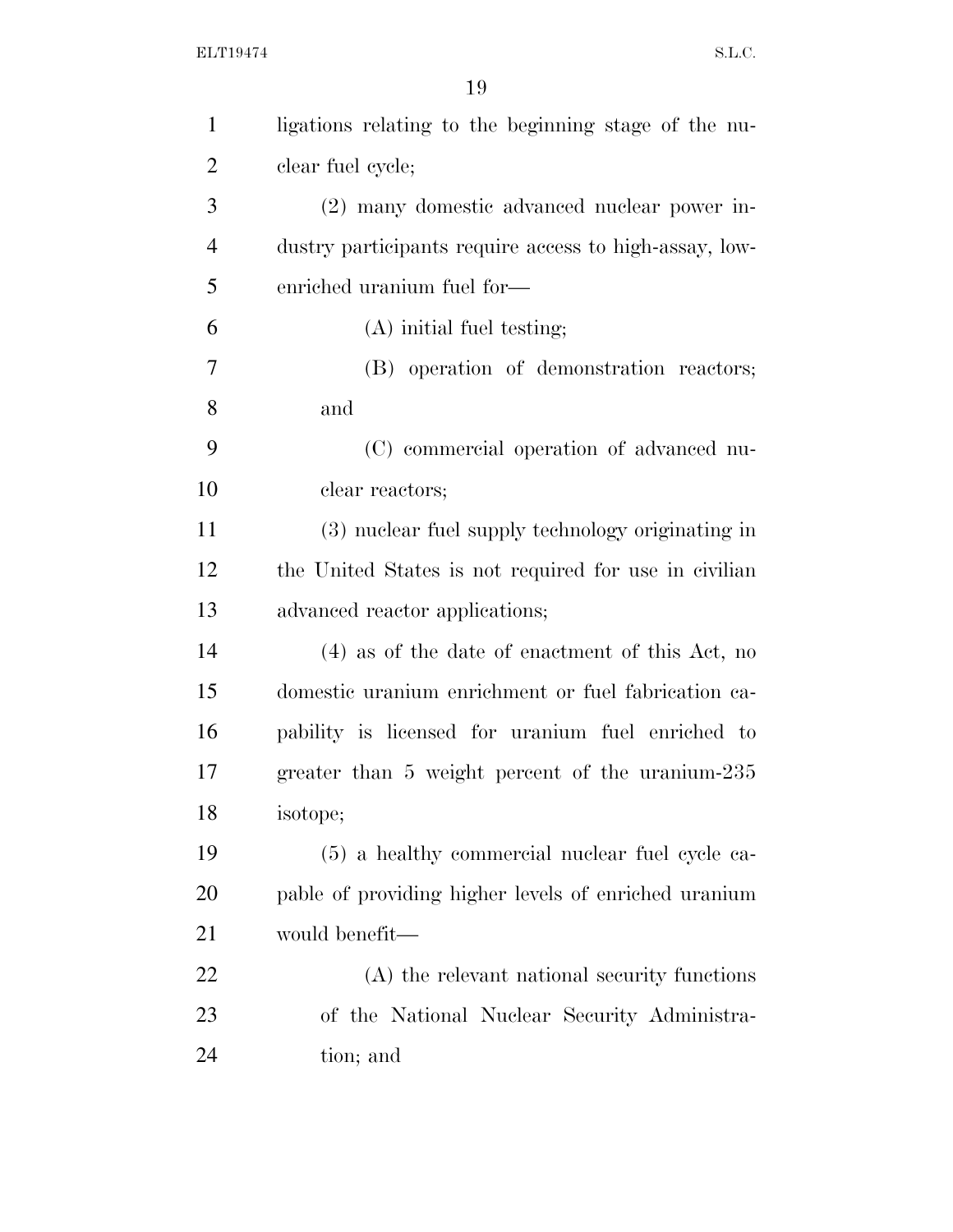| $\mathbf{1}$   | (B) the domestic advanced nuclear indus-             |
|----------------|------------------------------------------------------|
| $\overline{2}$ | try of the United States; and                        |
| 3              | (6) making limited quantities of high-assay,         |
| $\overline{4}$ | low-enriched uranium available from Department of    |
| 5              | Energy stockpiles of uranium would allow for initial |
| 6              | fuel testing and demonstration of advanced nuclear   |
| 7              | reactor concepts, accelerating—                      |
| 8              | (A) the path to market of those concepts;            |
| 9              | and                                                  |
| 10             | $(B)$ the development of —                           |
| 11             | (i) a market for advanced nuclear re-                |
| 12             | actors; and                                          |
| 13             | (ii) a resulting growing commercial                  |
| 14             | nuclear fuel cycle capability.                       |
|                |                                                      |
| 15             | (b) AMENDMENT.—                                      |
| 16             | $(1)$ In GENERAL.—Subtitle E of title IX of the      |
| 17             | Energy Policy Act of 2005 (42 U.S.C. 16271 et        |
| 18             | seq.) (as amended by section $5(a)$ ) is amended by  |
| 19             | adding at the end the following:                     |
|                | "SEC. 960. ADVANCED NUCLEAR FUEL SECURITY PRO-       |
| 20<br>21       | GRAM.                                                |
| 22             | "(a) DEFINITIONS.—In this section:                   |
| 23             | "(1) HALEU TRANSPORTATION PACKAGE.-                  |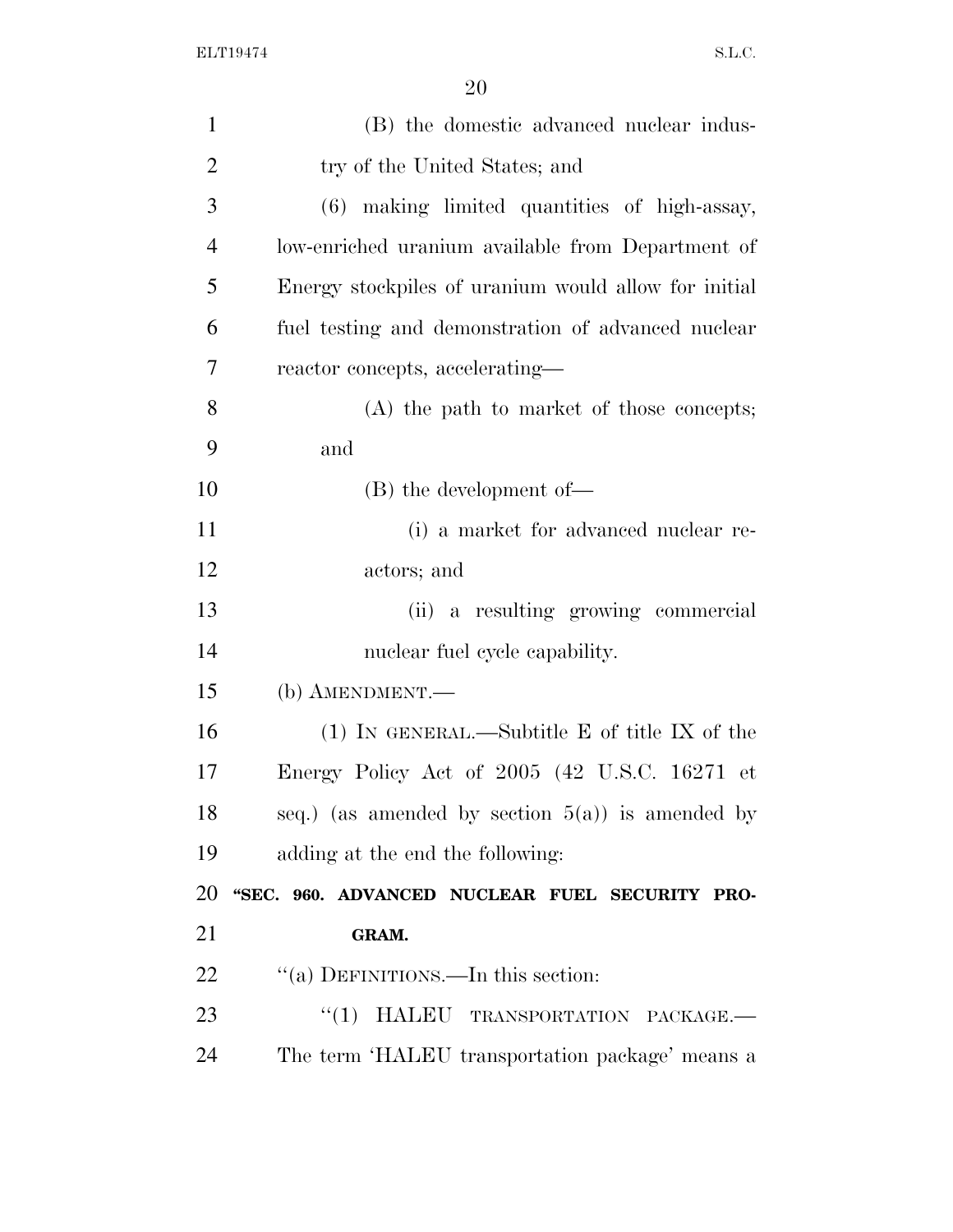| $\mathbf{1}$   | transportation package that is suitable for trans-     |
|----------------|--------------------------------------------------------|
| $\overline{2}$ | porting high-assay, low-enriched uranium.              |
| 3              | "(2) HIGH-ASSAY, LOW-ENRICHED URANIUM.-                |
| $\overline{4}$ | The term 'high-assay, low-enriched uranium' means      |
| 5              | uranium with an assay greater than 5 weight per-       |
| 6              | cent, but less than 20 weight percent, of the ura-     |
| 7              | nium-235 isotope.                                      |
| 8              | "(3) HIGH-ENRICHED URANIUM.—The term                   |
| 9              | 'high-enriched uranium' means uranium with an          |
| 10             | assay of 20 weight percent or more of the uranium-     |
| 11             | 235 isotope.                                           |
| 12             | "(b) HIGH-ASSAY, LOW-ENRICHED URANIUM PRO-             |
| 13             | <b>GRAM FOR ADVANCED REACTORS.—</b>                    |
| 14             | "(1) ESTABLISHMENT.—Not later than 1 year              |
| 15             | after the date of enactment of this section, the Sec-  |
| 16             | retary shall establish a program to make available     |
| 17             | high-assay, low-enriched uranium, through contracts    |
| 18             | for sale, resale, transfer, or lease, for use in com-  |
| 19             | mercial or noncommercial advanced nuclear reactors.    |
| 20             | "(2) NUCLEAR FUEL OWNERSHIP.—Each lease                |
| 21             | under this subsection shall include a provision estab- |
| 22             | lishing that the nuclear fuel that is the subject of   |
| 23             | the lease shall remain the property of the Depart-     |
| 24             | ment, including with respect to responsibility for the |
| 25             | final disposition of all radioactive waste created by  |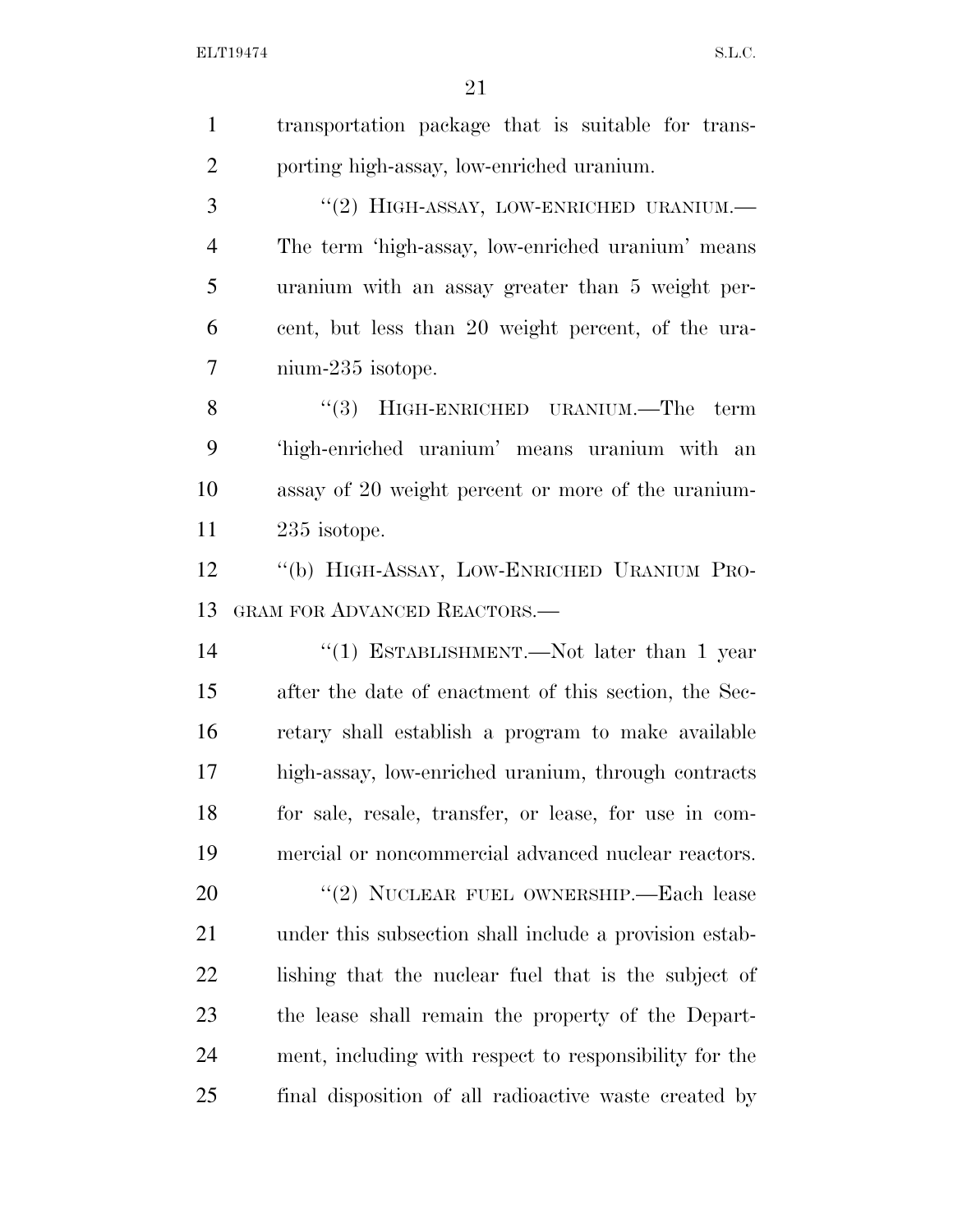| $\mathbf{1}$   | the irradiation, processing, or purification of any |
|----------------|-----------------------------------------------------|
| $\overline{2}$ | leased uranium.                                     |
| 3              | "(3) QUANTITY.—In carrying out the program          |
| $\overline{4}$ | under this subsection, the Secretary shall make     |
| 5              | available—                                          |
| 6              | "(A) by December 31, 2022, high-assay,              |
| 7              | low-enriched uranium containing not less than       |
| 8              | 2 metric tons of the uranium-235 isotope; and       |
| 9              | "(B) by December 31, 2025, high-assay,              |
| 10             | low-enriched uranium containing not less than       |
| 11             | 10 metric tons of the uranium-235 isotope (as       |
| 12             | determined including the quantities of the ura-     |
| 13             | nium-235 isotope made available before Decem-       |
| 14             | ber 31, 2022).                                      |
| 15             | "(4) FACTORS FOR CONSIDERATION.—In car-             |
| 16             | rying out the program under this subsection, the    |
| 17             | Secretary shall take into consideration—            |
| 18             | "(A) options for providing the high-assay,          |
| 19             | low-enriched uranium under this<br>subsection       |
| 20             | from a stockpile of uranium owned by the De-        |
| 21             | partment (including the National Nuclear Secu-      |
| 22             | rity Administration), including—                    |
| 23             | "(i) fuel that—                                     |
| 24             | $\lq\lq$ directly meets the needs of                |
| 25             | an end-user; but                                    |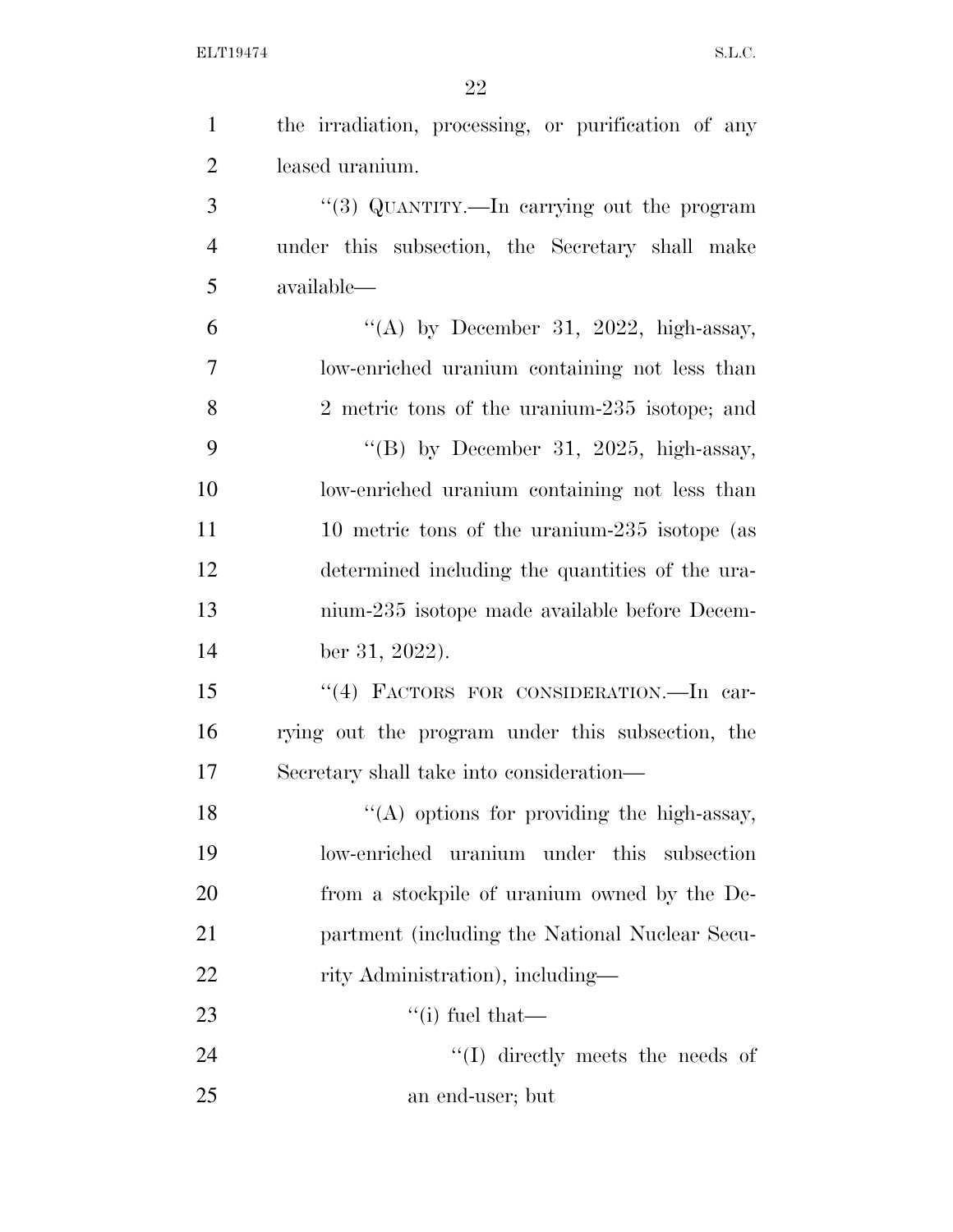| $\mathbf{1}$   | "(II) has been previously used or                     |
|----------------|-------------------------------------------------------|
| $\overline{2}$ | fabricated for another purpose;                       |
| 3              | "(ii) fuel that can meet the needs of                 |
| $\overline{4}$ | an end-user after removing radioactive or             |
| 5              | other contaminants that resulted from a               |
| 6              | previous use or fabrication of the fuel for           |
| $\overline{7}$ | research, development, demonstration, or              |
| 8              | deployment activities of the Department               |
| 9              | (including activities of the National Nu-             |
| 10             | clear Security Administration); and                   |
| 11             | "(iii) fuel from a high-enriched ura-                 |
| 12             | nium stockpile, which can be blended with             |
| 13             | lower-assay uranium to become high-assay,             |
| 14             | low-enriched uranium to meet the needs of             |
| 15             | an end-user; and                                      |
| 16             | $\lq\lq(B)$ requirements to support molyb-            |
| 17             | denum-99 production under the American Med-           |
| 18             | ical Isotopes Production Act of 2012 (Public          |
| 19             | Law 112–239; 126 Stat. 2211).                         |
| 20             | "(5) LIMITATION.—The Secretary shall not              |
| 21             | barter or otherwise sell or transfer uranium in any   |
| 22             | form in exchange for services relating to the final   |
| 23             | disposition of radioactive waste from uranium that is |
| 24             | the subject of a lease under this subsection.         |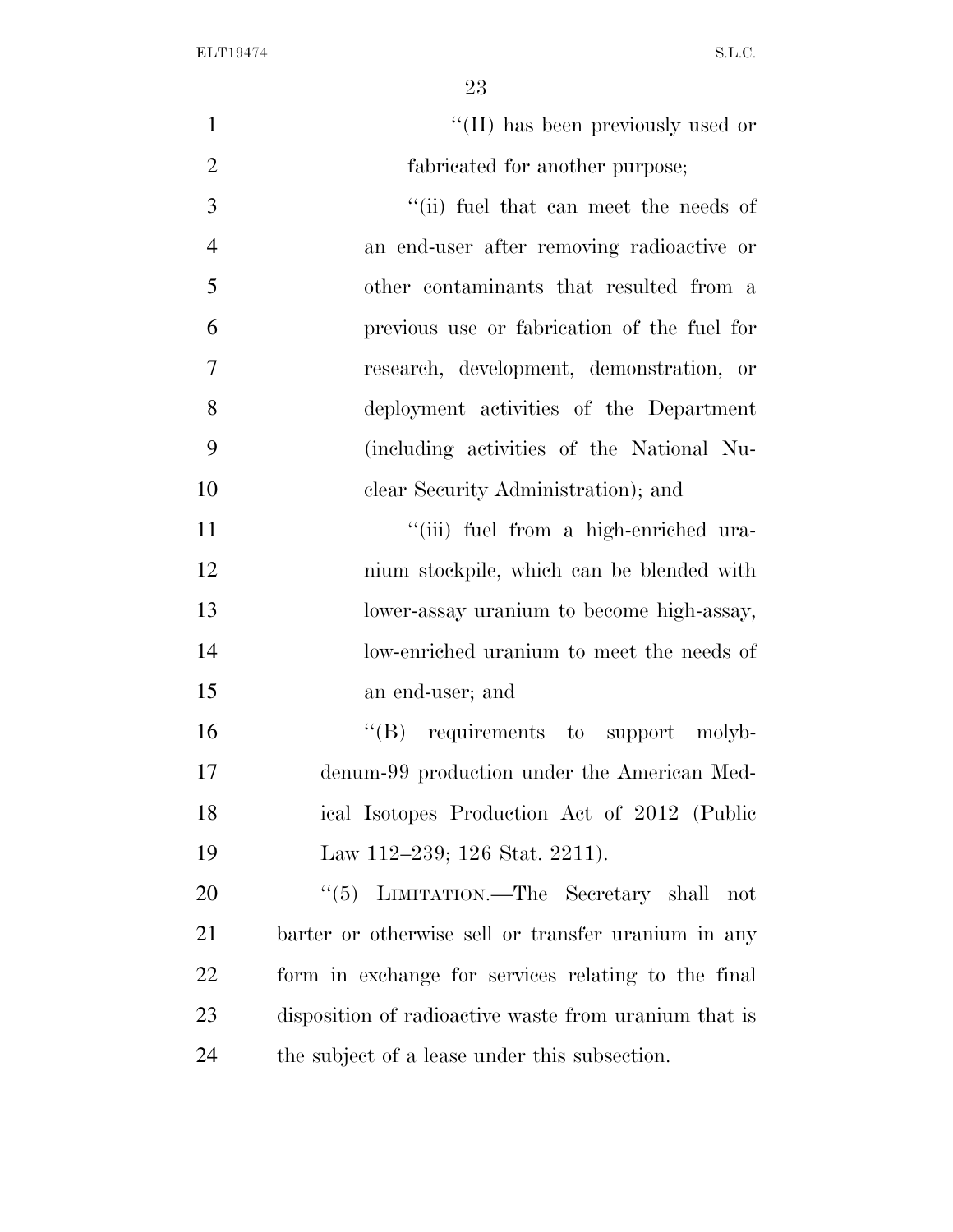| $\mathbf{1}$   | " $(6)$ SUNSET.—The program under this sub-             |
|----------------|---------------------------------------------------------|
| $\overline{2}$ | section shall terminate on the earlier of—              |
| 3              | "(A) January 1, 2035; and                               |
| $\overline{4}$ | "(B) the date on which uranium enriched                 |
| 5              | up to, but not equal to, 20 weight percent can          |
| 6              | be obtained in the commercial market from do-           |
| 7              | mestic suppliers.                                       |
| 8              | $``(c)$ REPORT.—                                        |
| 9              | "(1) IN GENERAL.—Not later than 180 days                |
| 10             | after the date of enactment of this section, the Sec-   |
| 11             | retary shall submit to the appropriate committees of    |
| 12             | Congress a report that describes actions proposed to    |
| 13             | be carried out by the Secretary—                        |
| 14             | $\cdot$ (A) under the program under subsection          |
| 15             | $(b)$ ; or                                              |
| 16             | "(B) otherwise to enable the commercial                 |
| 17             | use of high-assay, low-enriched uranium.                |
| 18             | (2)<br>COORDINATION<br><b>AND</b><br><b>STAKEHOLDER</b> |
| 19             | INPUT.—In developing the report under this sub-         |
| 20             | section, the Secretary shall seek input from—           |
| 21             | "(A) the Nuclear Regulatory Commission;                 |
| 22             | $\lq\lq$ the National Laboratories;                     |
| 23             | $\lq\lq$ institutions of higher education;              |
| 24             | $\lq\lq$ (D) producers of medical isotopes;             |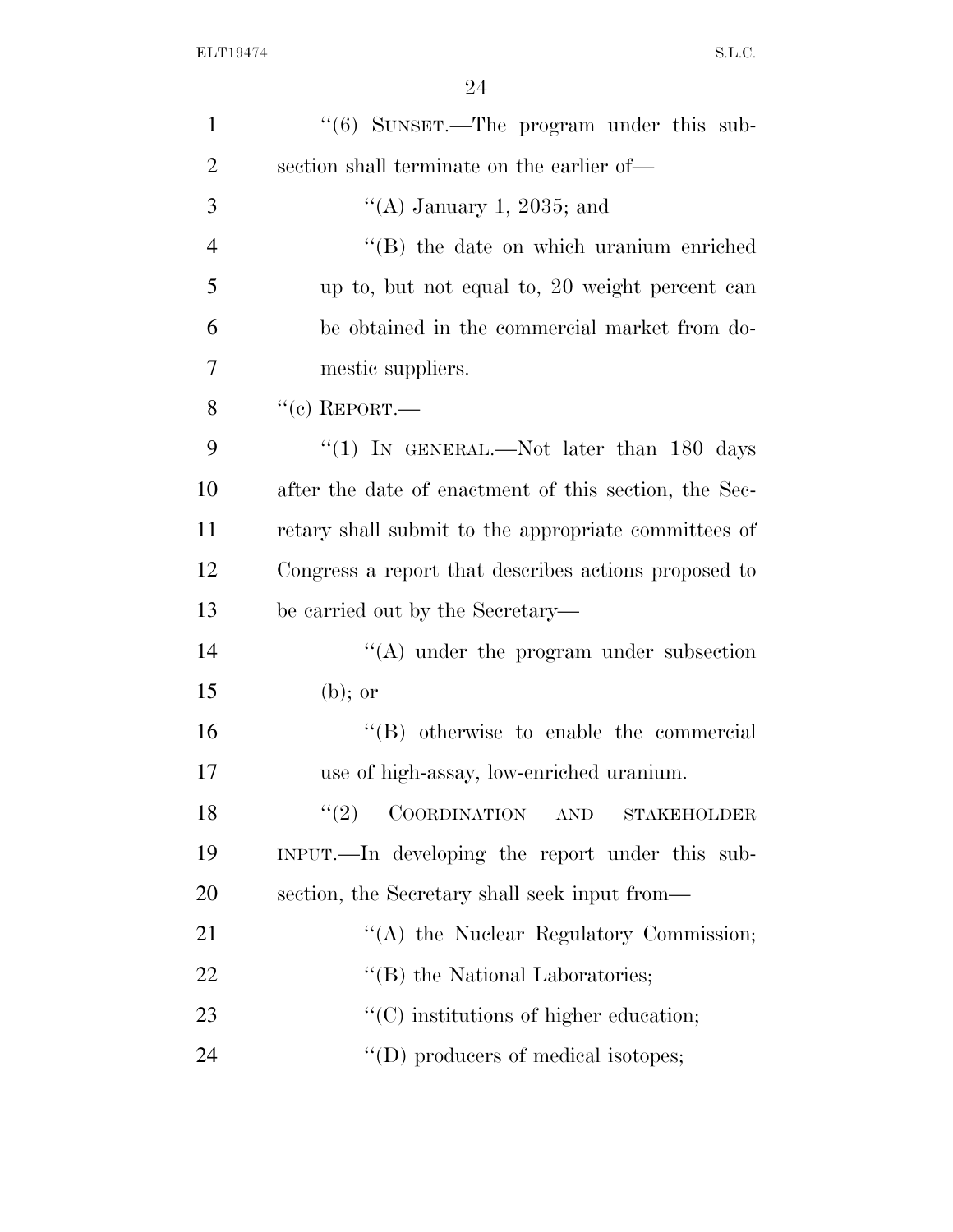| $\mathbf{1}$   | "(E) a diverse group of entities operating           |
|----------------|------------------------------------------------------|
| $\overline{2}$ | in the nuclear energy industry; and                  |
| 3              | $\lq\lq(F)$ a diverse group of technology devel-     |
| $\overline{4}$ | opers.                                               |
| 5              | $``(3)$ COST AND SCHEDULE ESTIMATES.—The             |
| 6              | report under this subsection shall include estimated |
| 7              | costs, budgets, and time frames for enabling the use |
| 8              | of high-assay, low-enriched uranium.                 |
| 9              | "(4) REQUIRED EVALUATIONS.—The report                |
| 10             | under this subsection shall evaluate—                |
| 11             | $\cdot$ (A) the costs and actions required to es-    |
| 12             | tablish and carry out the program under sub-         |
| 13             | section (b), including with respect to-              |
| 14             | "(i) proposed preliminary terms for                  |
| 15             | the sale, resale, transfer, and leasing of           |
| 16             | high-assay, low-enriched uranium (includ-            |
| 17             | ing guidelines defining the roles and re-            |
| 18             | sponsibilities between the Department and            |
| 19             | the purchaser, transfer recipient, or les-           |
| 20             | see); and                                            |
| 21             | "(ii) the potential to coordinate with               |
| 22             | purchasers, transfer recipients, and lessees         |
| 23             | regarding—                                           |
| 24             | $\lq\lq$ (I) fuel fabrication; and                   |
| 25             | $\lq\lq$ (II) fuel transport;                        |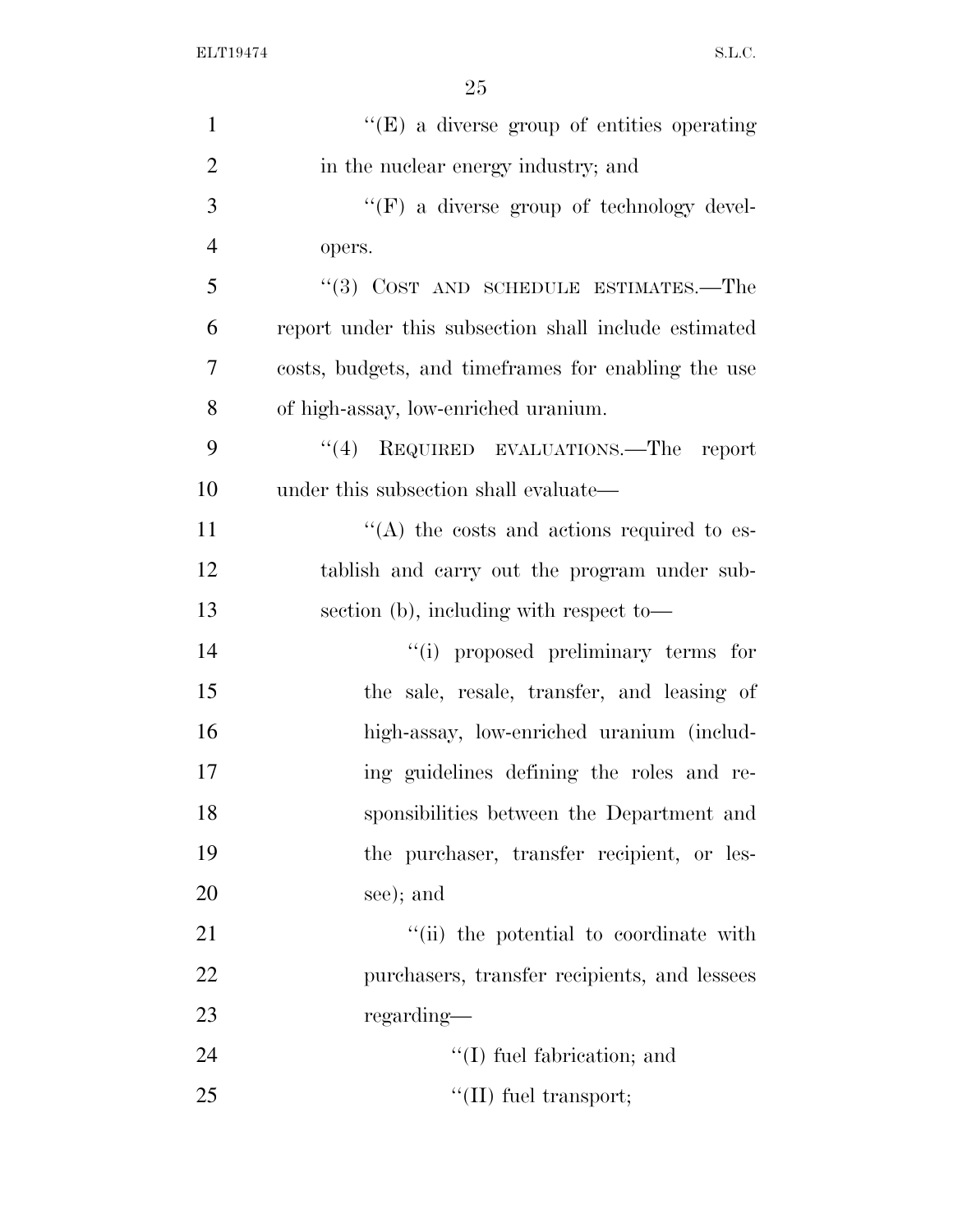| $\mathbf{1}$   | $\cdot$ (B) the potential sources and fuel forms |
|----------------|--------------------------------------------------|
| $\overline{2}$ | available to provide uranium for the program     |
| 3              | under subsection (b);                            |
| $\overline{4}$ | $\cdot$ (C) options to coordinate the program    |
| 5              | under subsection (b) with the operation of the   |
| 6              | versatile, reactor-based fast neutron source     |
| $\overline{7}$ | under section 959A;                              |
| 8              | $\lq\lq$ the ability of the domestic uranium     |
| 9              | market to provide materials for advanced nu-     |
| 10             | clear reactor fuel; and                          |
| 11             | "(E) any associated legal, regulatory, and       |
| 12             | policy issues that should be addressed to en-    |
| 13             | $able$ —                                         |
| 14             | "(i) the program under subsection $(b)$ ;        |
| 15             | and                                              |
| 16             | "(ii) the establishment of a domestic            |
| 17             | industry capable of providing high-assay,        |
| 18             | low-enriched uranium for commercial and          |
| 19             | noncommercial purposes, including with re-       |
| 20             | spect to the needs of—                           |
| 21             | $\lq\lq$ (I) the Department;                     |
| 22             | "(II) the Department of Defense;                 |
| 23             | and                                              |
| 24             | "(III) the National Nuclear Se-                  |
| 25             | curity Administration.                           |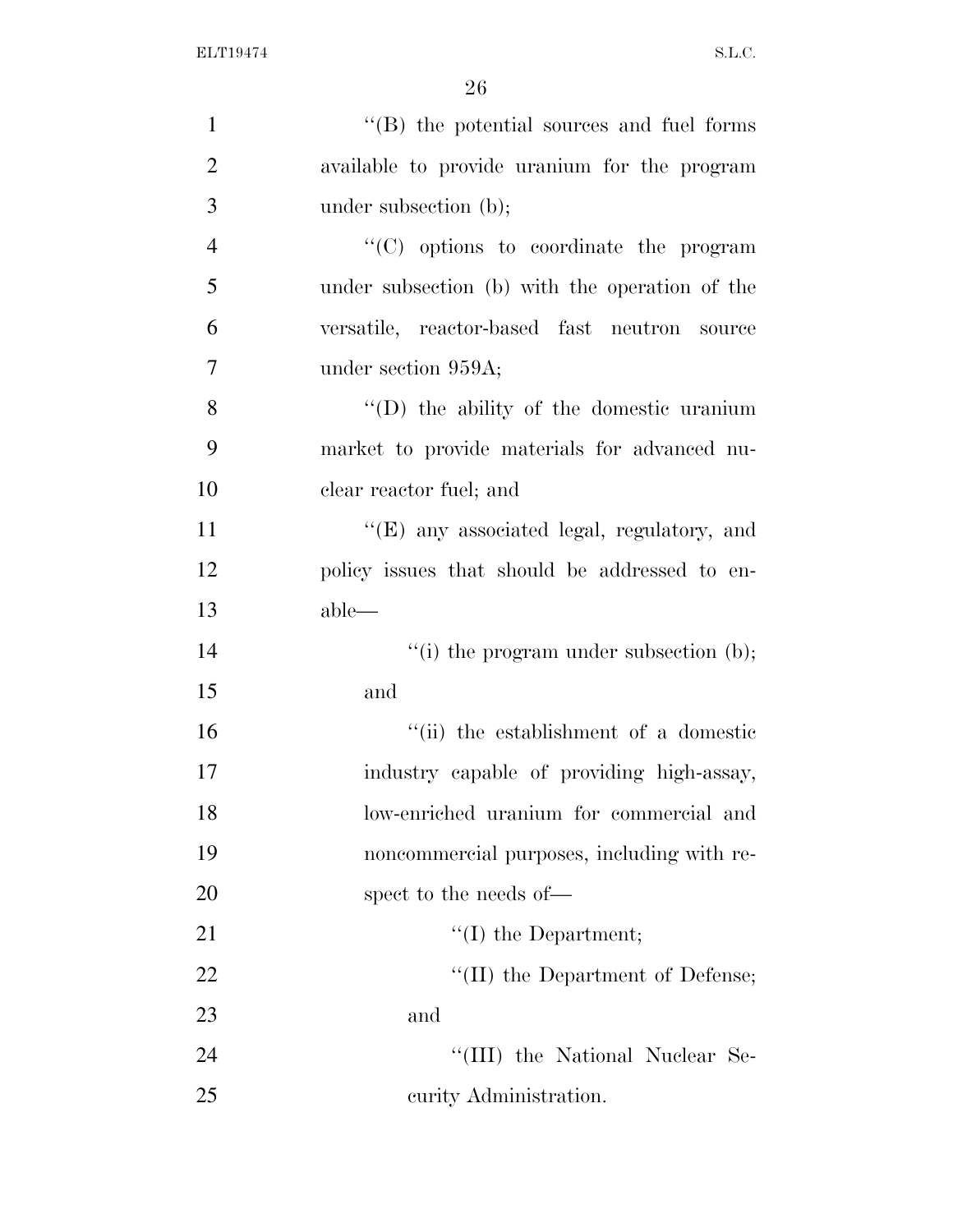''(d) HALEU TRANSPORTATION PACKAGE RE-SEARCH PROGRAM.—

 ''(1) IN GENERAL.—As soon as practicable after the date of enactment of this section, the Sec- retary shall establish a research, development, and demonstration program under which the Secretary shall provide grants, on a competitive basis, to es- tablish the capability to transport high-assay, low-enriched uranium.

 $\text{``(2)}$  REQUIREMENT.—The focus of the pro- gram under this subsection shall be to establish 1 or more HALEU transportation packages that can be certified by the Nuclear Regulatory Commission to transport high-assay, low-enriched uranium to the various facilities involved in producing or using nu- clear fuel containing high-assay, low-enriched ura-nium, such as—

- 18 ''(A) enrichment facilities;
- 19  $"$ (B) fuel processing facilities;
- 20  $\langle ^{\prime}(C) \rangle$  fuel fabrication facilities; and
- 21  $\text{``(D) nuclear readers."}.$

22 (2) TABLE OF CONTENTS.—The table of con- tents of the Energy Policy Act of 2005 (Public Law 109–58; 119 Stat. 594) (as amended by section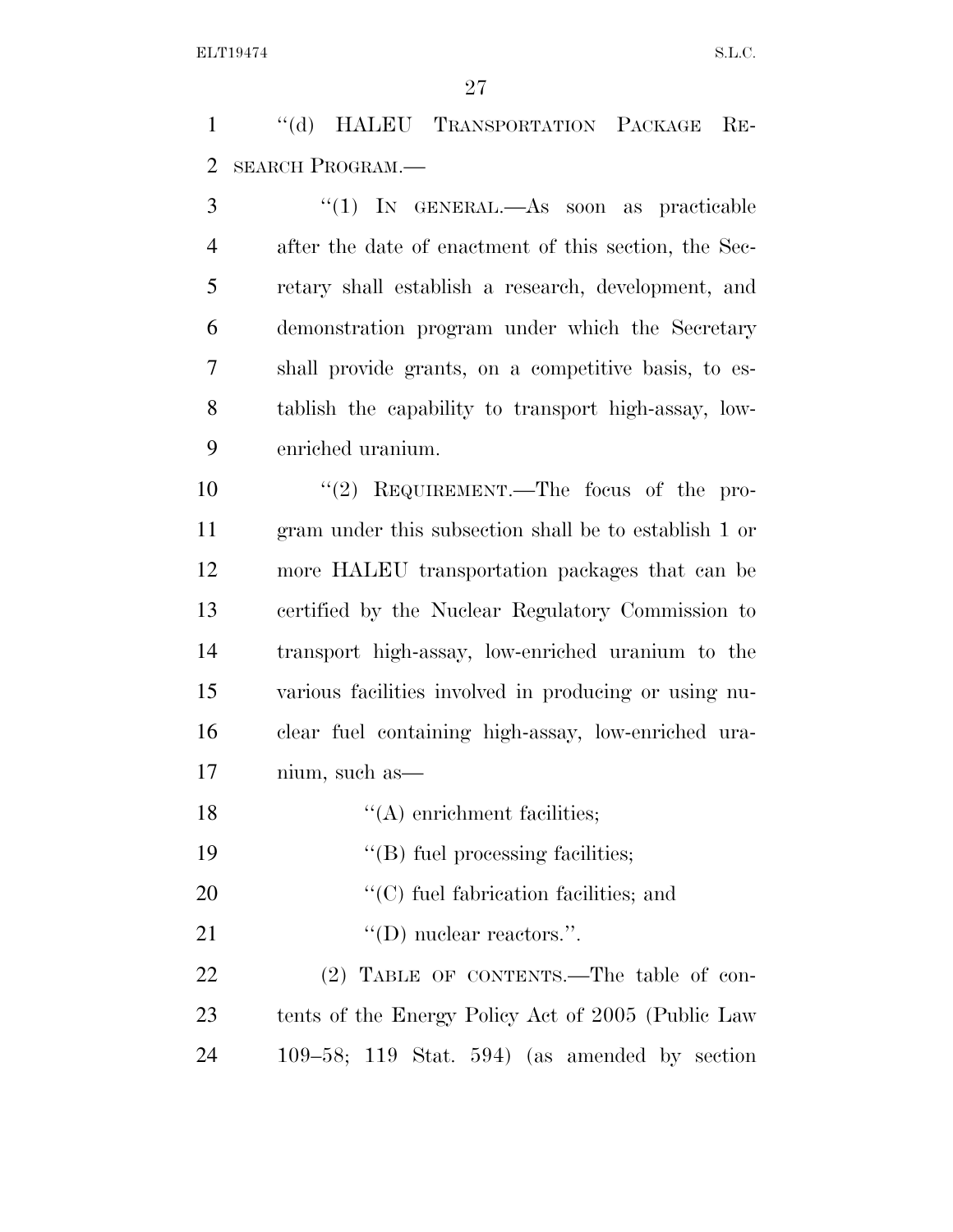| $\mathbf{1}$   | $5(b)$ ) is amended by inserting after the item relating |
|----------------|----------------------------------------------------------|
| $\overline{2}$ | to section 959B the following:                           |
|                | "Sec. 960. Advanced nuclear fuel security program.".     |
| 3              | SEC. 8. UNIVERSITY NUCLEAR LEADERSHIP PROGRAM.           |
| $\overline{4}$ | (a) FINDINGS.—Congress finds that—                       |
| 5              | $(1)$ nuclear power plants—                              |
| 6              | (A) generate billions of dollars in national             |
| 7              | economic activity through procurements                   |
| 8              | throughout the United States; and                        |
| 9              | (B) provide tens of thousands of people in               |
| 10             | the United States with high-paying jobs, con-            |
| 11             | tributing substantially to the local economies of        |
| 12             | the communities in which the plants operate;             |
| 13             | $(2)$ the world market for the growth of commer-         |
| 14             | cial nuclear power was estimated by the Department       |
| 15             | $\sigma f$<br>Commerce to be valued at<br>up<br>to       |
| 16             | $$740,000,000,000$ during the period of calendar         |
| 17             | years 2018 through 2028;                                 |
| 18             | (3) the participation and leadership of the              |
| 19             | United States in the market described in paragraph       |
| 20             | $(2)$ will—                                              |
| 21             | $(A)(i)$ increase economic activity in the               |
| 22             | United States through robust nuclear exports,            |
| 23             | leading to the enhanced economic security of             |
| 24             | the United States; and                                   |
|                |                                                          |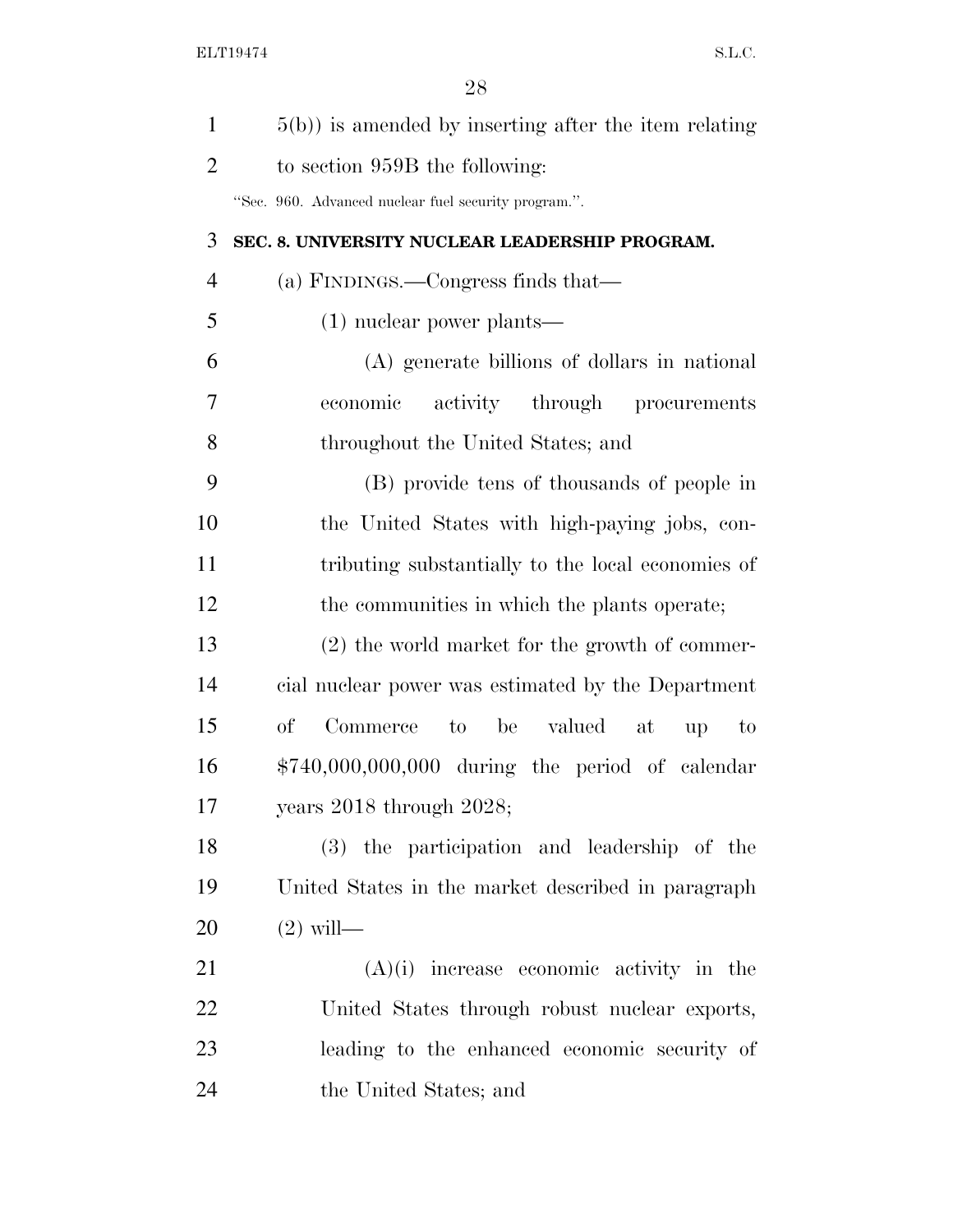| $\mathbf{1}$   | (ii) preserve and enhance the ability of the                    |
|----------------|-----------------------------------------------------------------|
| $\overline{2}$ | United States to positively influence inter-                    |
| 3              | national nuclear safety, security, and non-                     |
| $\overline{4}$ | proliferation standards through commercial en-                  |
| 5              | gagement with other nations; but                                |
| 6              | require significant investment<br>(B)<br>$\overline{\text{in}}$ |
| 7              | United States-origin advanced nuclear tech-                     |
| 8              | nologies;                                                       |
| 9              | $(4)$ in order to lead the world in the next gen-               |
| 10             | eration of commercial nuclear power, the advanced               |
| 11             | nuclear industry in the United States should be posi-           |
| 12             | tioned for accelerated growth, which requires public-           |
| 13             | private partnerships between industry entities and              |
| 14             | the Federal Government;                                         |
| 15             | (5) success in achieving the goals described in                 |
| 16             | this subsection will require a whole-government Fed-            |
| 17             | eral approach that focuses on the shared needs and              |
| 18             | individual mission requirements of, at a minimum—               |
| 19             | (A) the Department of Energy;                                   |
| 20             | (B) the National Nuclear Security Admin-                        |
| 21             | istration; and                                                  |
| 22             | (C) the Nuclear Regulatory Commission;                          |
| 23             | (6) advanced reactors present new challenges                    |
| 24             | and opportunities in reactor design, safeguards, and            |
| 25             | regulation;                                                     |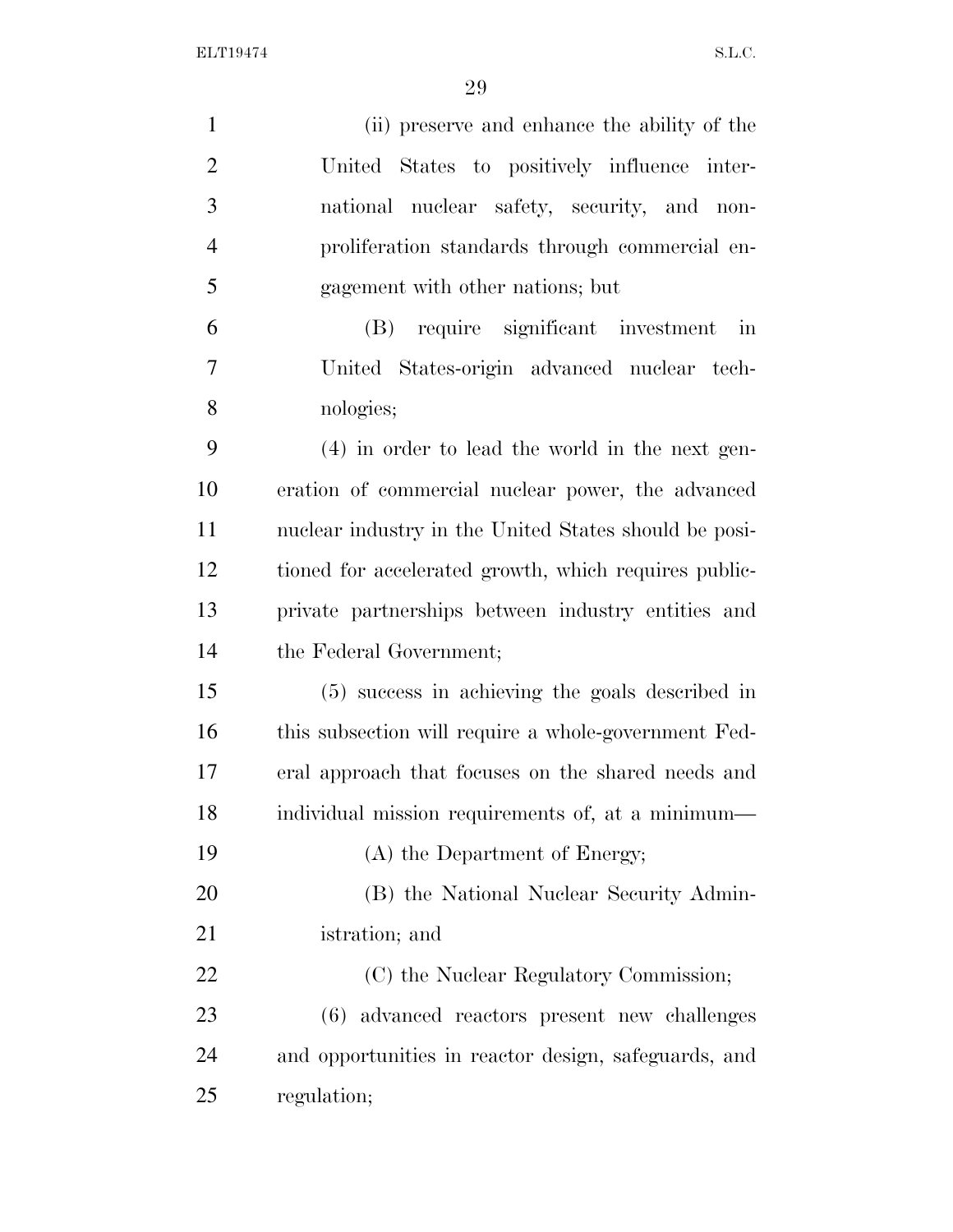| $\mathbf{1}$   | (7) the challenges referred to in paragraph       |
|----------------|---------------------------------------------------|
| $\overline{2}$ | $(6)$ —                                           |
| 3              | (A) are directly relevant to the missions         |
| $\overline{4}$ | $of$ —                                            |
| 5              | (i) the Office of Nuclear Energy of               |
| 6              | the Department of Energy;                         |
| 7              | (ii) the National Nuclear Security Ad-            |
| 8              | ministration; and                                 |
| 9              | (iii) the Nuclear Regulatory Commis-              |
| 10             | sion; and                                         |
| 11             | (B) require a highly skilled workforce in         |
| 12             | order to be met; and                              |
| 13             | (8) nuclear science and engineering programs      |
| 14             | at institutions of higher education in the United |
| 15             | States—                                           |
| 16             | (A) annually award degrees in nuclear en-         |
| 17             | gineering and related fields to more than 600     |
| 18             | undergraduate students, and 500 graduate stu-     |
| 19             | dents, who are critical to maintaining United     |
| 20             | States leadership in the development of ad-       |
| 21             | vanced nuclear systems;                           |
| 22             | (B) perform cutting-edge research and             |
| 23             | technology development activities that have       |
| 24             | made fundamental contributions to advancing       |
| 25             | United States nuclear technology; and             |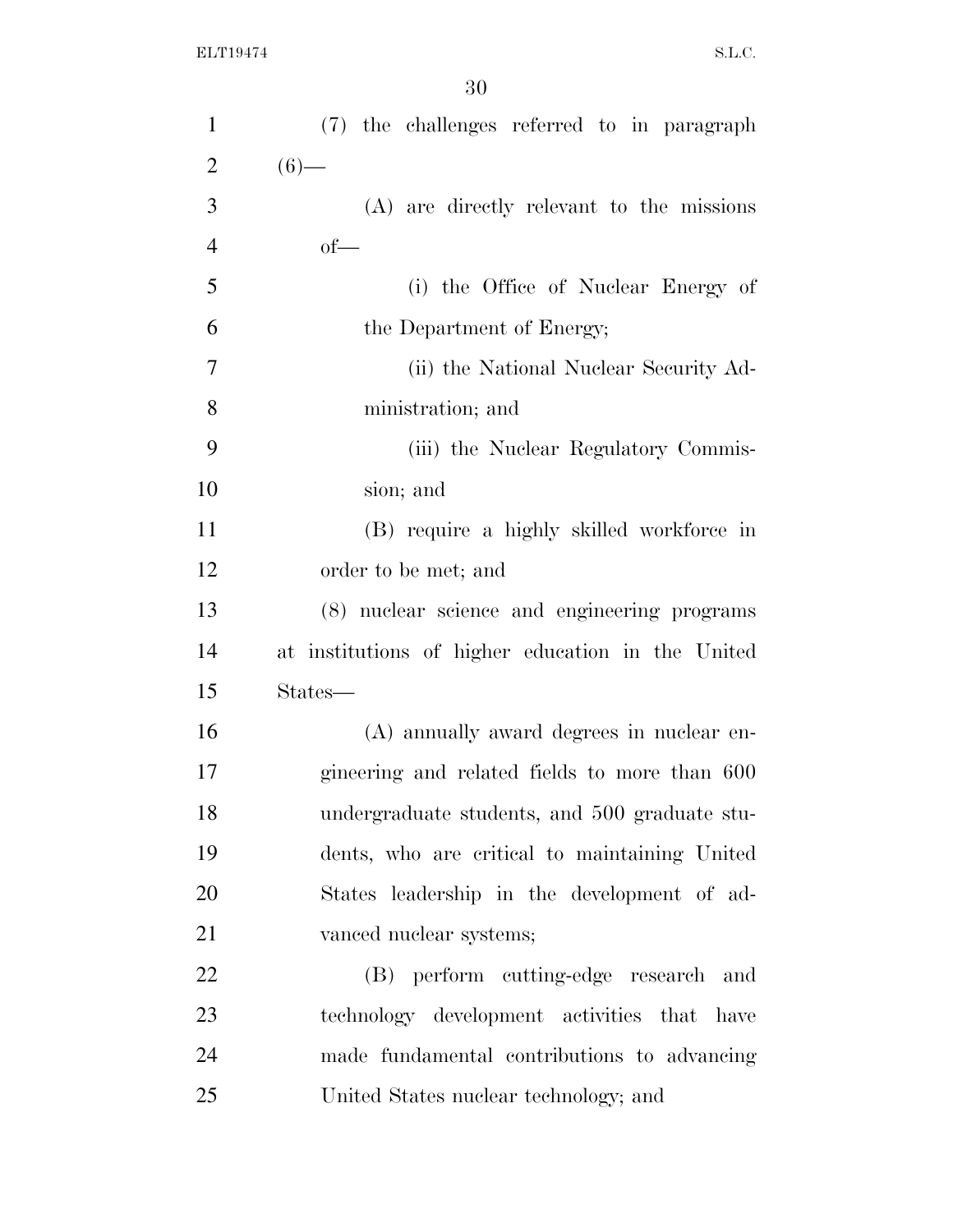| $\mathbf{1}$   | (C) support workforce development critical                 |
|----------------|------------------------------------------------------------|
| $\overline{2}$ | to maintaining United States leadership in nu-             |
| 3              | clear detection, nonproliferation, nuclear medi-           |
| $\overline{4}$ | cine, advanced manufacturing, and other non-               |
| 5              | energy areas.                                              |
| 6              | (b) AMENDMENT.—Section 313 of the Energy and               |
| 7              | Water Development and Related Agencies Appropriations      |
| 8              | Act, $2009$ (42 U.S.C. 16274a), is amended to read as fol- |
| 9              | lows:                                                      |
| 10             | "SEC. 313. UNIVERSITY NUCLEAR LEADERSHIP PROGRAM.          |
| 11             | "(a) DEFINITIONS.—In this section:                         |
| 12             | $(1)$ ADVANCED NUCLEAR REACTOR.—The                        |
| 13             | term 'advanced nuclear reactor' means—                     |
| 14             | $\lq\lq$ a nuclear fission reactor, including a            |
| 15             | prototype plant (as defined in sections 50.2 and           |
| 16             | 52.1 of title 10, Code of Federal Regulations              |
| 17             | (or successor regulations)), with significant im-          |
| 18             | provements compared to the most recent gen-                |
| 19             | eration of fission reactors, including improve-            |
| 20             | ments such as—                                             |
| 21             | "(i) additional inherent safety fea-                       |
| 22             | tures;                                                     |
| 23             | "(ii) lower waste yields;                                  |
| 24             | "(iii) improved fuel performance;                          |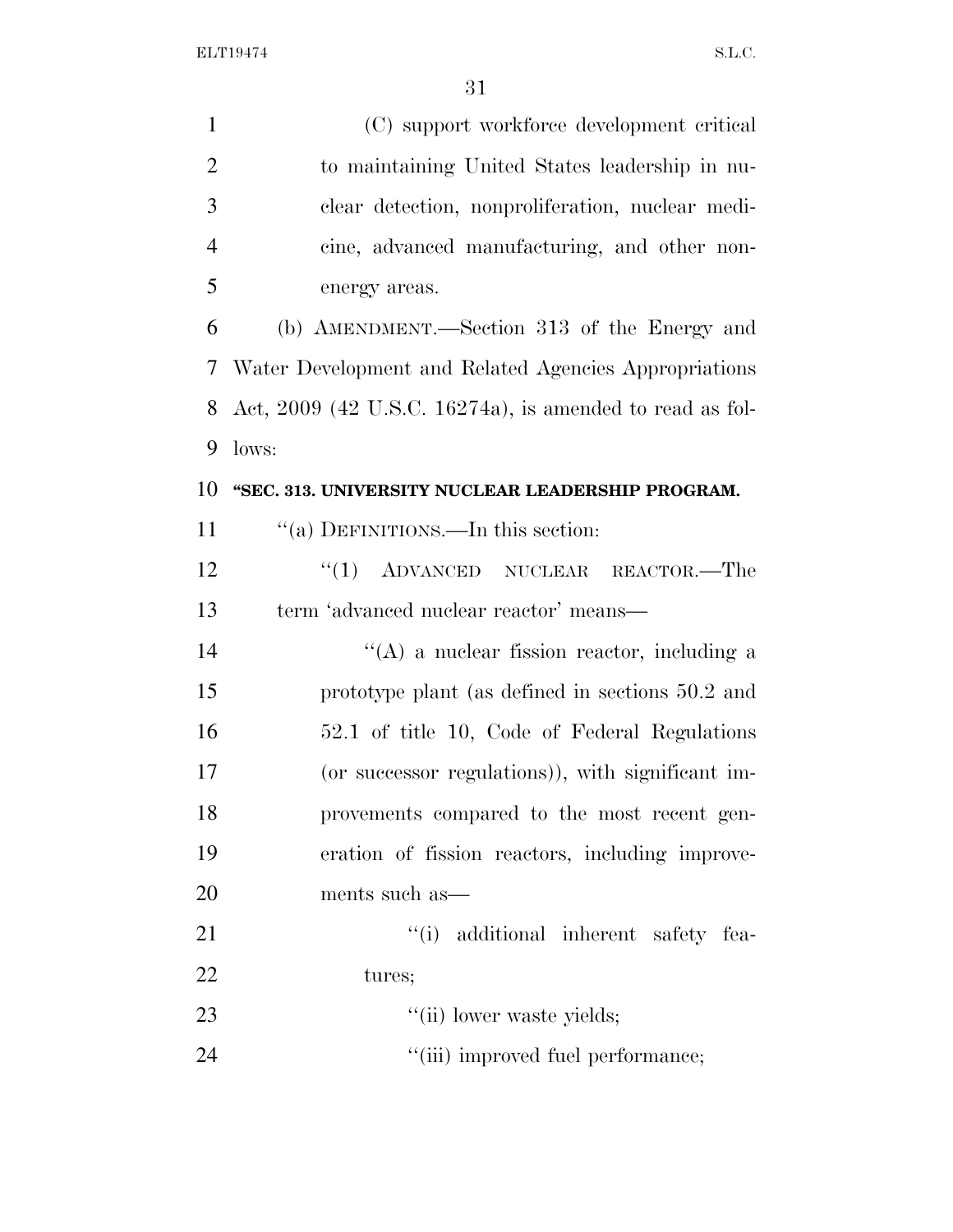| $\mathbf{1}$   | "(iv) increased tolerance to loss of                |
|----------------|-----------------------------------------------------|
| $\overline{2}$ | fuel cooling;                                       |
| 3              | $f'(v)$ enhanced reliability;                       |
| $\overline{4}$ | "(vi) increased proliferation resist-               |
| 5              | ance;                                               |
| 6              | "(vii) increased thermal efficiency;                |
| $\tau$         | "(viii) reduced consumption of cooling              |
| 8              | water;                                              |
| 9              | "(ix) the ability to integrate into elec-           |
| 10             | tric applications and nonelectric applica-          |
| 11             | tions;                                              |
| 12             | $``(x)$ modular sizes to allow for deploy-          |
| 13             | ment that corresponds with the demand               |
| 14             | for electricity; or                                 |
| 15             | "(xi) operational flexibility to respond            |
| 16             | to changes in demand for electricity and to         |
| 17             | complement integration with intermittent            |
| 18             | renewable energy; and                               |
| 19             | $\lq\lq (B)$ a fusion reactor.                      |
| 20             | "(2) INSTITUTION OF HIGHER EDUCATION.—              |
| 21             | The term 'institution of higher education' has the  |
| 22             | meaning given the term in section $101(a)$ of the   |
| 23             | Higher Education Act of $1965$ (20 U.S.C. 1001(a)). |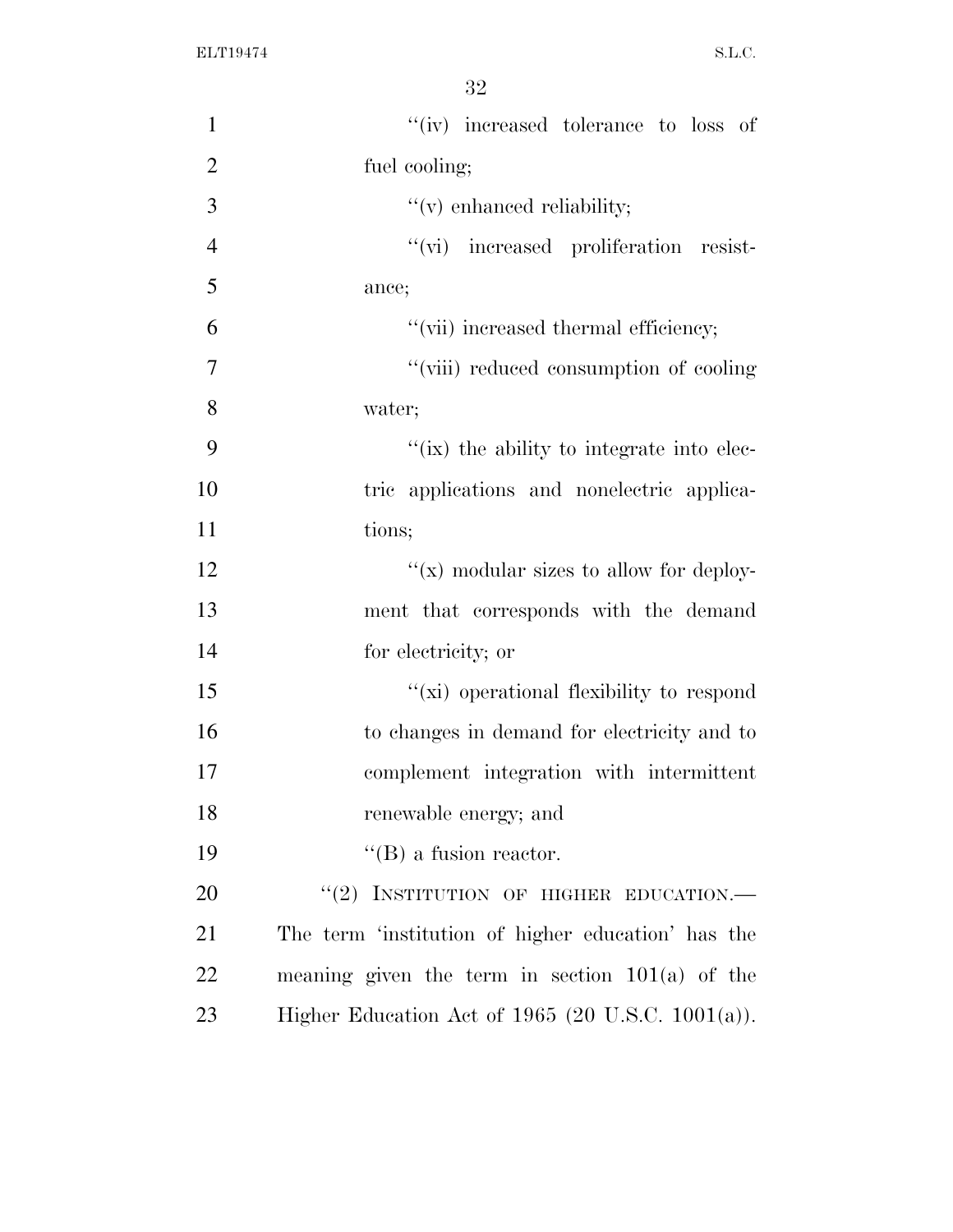1 "(3) PROGRAM.—The term 'Program' means the University Nuclear Leadership Program estab-lished under subsection (b).

 ''(b) ESTABLISHMENT.—The Secretary of Energy, the Administrator of the National Nuclear Security Ad- ministration, and the Chairman of the Nuclear Regulatory Commission shall jointly establish a program, to be known as the 'University Nuclear Leadership Program'.

9  $"$ (c) USE OF FUNDS.—

 $\frac{10}{10}$  IN GENERAL.—Except as provided in para- graph (2), amounts made available to carry out the Program shall be used to provide financial assistance for scholarships, fellowships, and research and devel- opment projects at institutions of higher education in areas relevant to the programmatic mission of the applicable Federal agency providing the financial as- sistance with respect to research, development, dem- onstration, and deployment activities for technologies relevant to advanced nuclear reactors, including rel-evant fuel cycle technologies.

21 "(2) EXCEPTION.—Notwithstanding paragraph (1), amounts made available to carry out the Pro- gram may be used to provide financial assistance for a scholarship, fellowship, or multiyear research and development project that does not align directly with